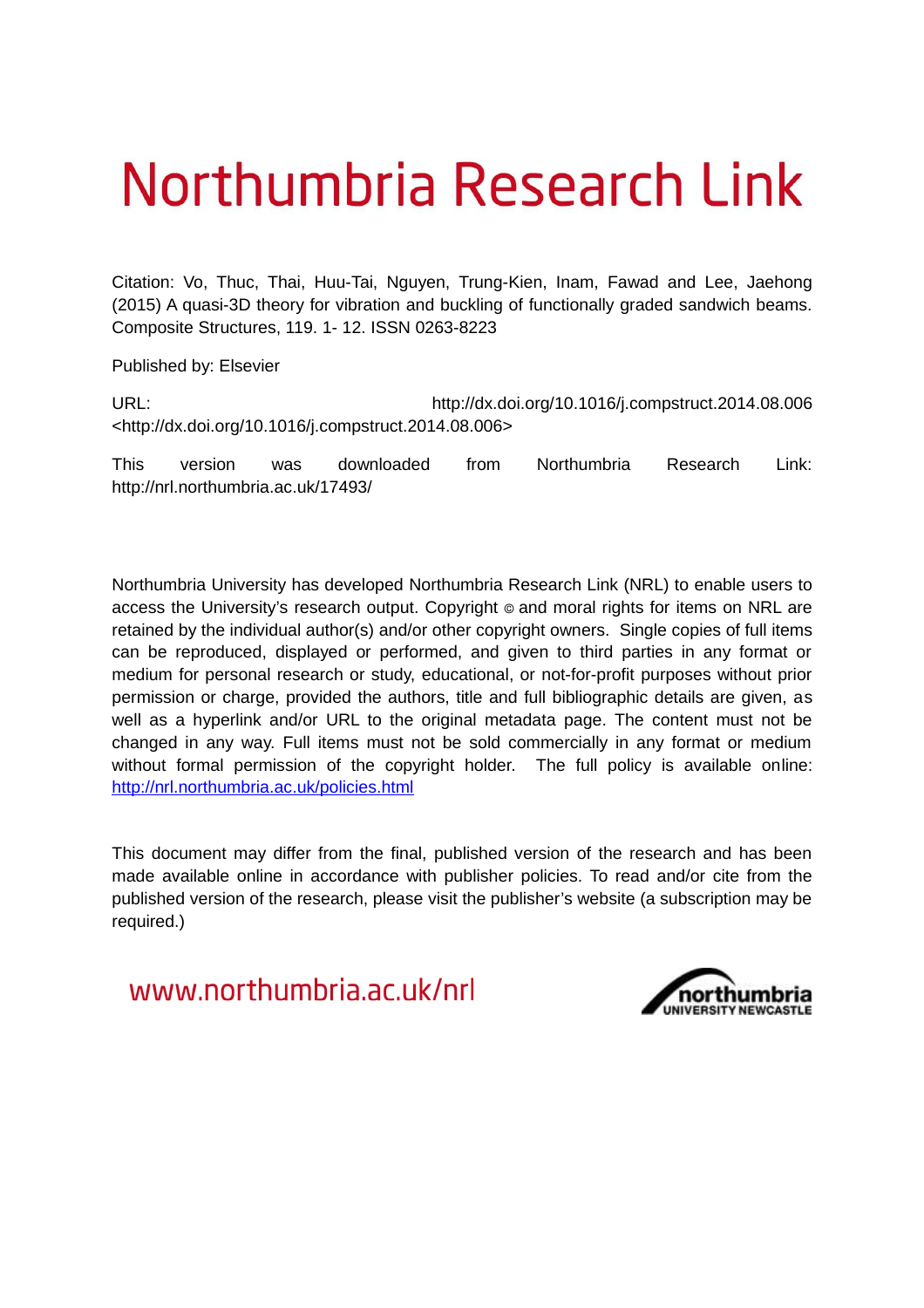# A quasi-3D theory for vibration and buckling of functionally graded sandwich beams

Thuc P. Vo<sup>a,∗</sup>, Huu-Tai Thai<sup>b</sup>, Trung-Kien Nguyen<sup>c</sup>, Fawad Inam<sup>a</sup>, Jaehong Lee<sup>d</sup>

<sup>a</sup>*Faculty of Engineering and Environment, Northumbria University, Newcastle upon Tyne, NE1 8ST, UK.* <sup>b</sup>*School of Civil and Environmental Engineering, The University of New South Wales, NSW 2052, Australia.* <sup>c</sup>*Faculty of Civil Engineering and Applied Mechanics, University of Technical Education Ho Chi Minh City, 1 Vo Van Ngan Street, Thu Duc District, Ho Chi Minh City, Vietnam* <sup>d</sup>*Department of Architectural Engineering, Sejong University 98 Kunja Dong, Kwangjin Ku, Seoul 143-747, Korea.*

### Abstract

This paper presents a finite element model for free vibration and buckling analyses of functionally graded (FG) sandwich beams by using a quasi-3D theory in which both shear deformation and thickness stretching effects are included. Sandwich beams with FG skins-homogeneous core and homogeneous skins-FG core are considered. By using the Hamilton's principle, governing equations of motion for coupled axial-shear-flexural-stretching response are derived. The resulting coupling is referred to as fourfold coupled vibration and buckling. Numerical examples are carried out to investigate the thickness stretching effect on natural frequencies and critical buckling loads as well as mode shapes of sandwich beams for various power-law indexes, skin-core-skin thickness ratios and boundary conditions.

*Keywords:* FG sandwich beams; vibration; buckling; finite element; quasi-3D theory

## 1. Introduction

In recent years, there is a rapid increase in the use of functionally graded (FG) sandwich structures in aerospace, marine and civil engineering due to high strength-to-weight ratio. With the wide application of these structures, more accurate theories are required to predict their vibration and buckling response. Amirani et al. [1] used the element free Galerkin method to study free vibration analysis of sandwich beam with FG core. Bui et al. [2] investigated transient responses and natural frequencies of sandwich beams with FG core. Vo et al. [3] studied vibration and buckling of sandwich beams with FG skins - homogeneous core using a refined shear deformation theory. It should be noted

<sup>∗</sup>Corresponding author, tel.: +44 191 243 7856

*Email address:* thuc.vo@northumbria.ac.uk (Thuc P. Vo)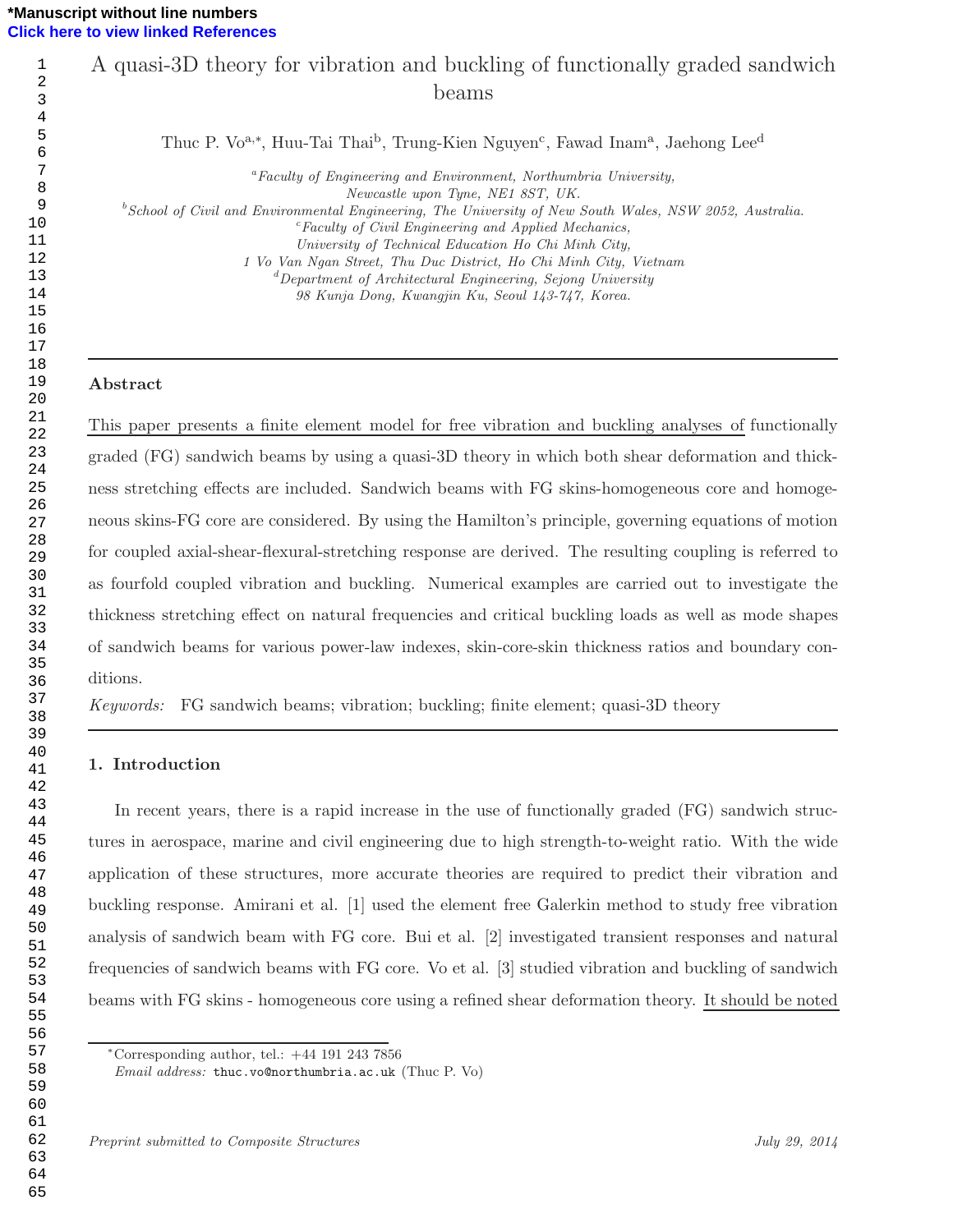that the above mentioned studies  $([1]-[3])$  neglected the thickness stretching effect, which becomes very important for thick plates [4]. In order to include shear deformation and thickness stretching effects, the quasi-3D theories, which are based on a higher-order variation through the thickness of the in-plane and transverse displacements, are used. By using these theories, although a lot of work has been done for isotropic and sandwich  $FG$  plates  $([5]-[14])$ , the research on  $FG$  sandwich beams is limited. Carrera et al. [15] developed Carrera Unified Formulation (CUF) using various refined beam theories (polynomial, trigonometric, exponential and zig-zag), in which non-classical effects including the stretching effect were automatically taken into account. Recently, he and his co-workers also used CUF to investigate the free vibration of laminated beam [16] and FG layered beams [17]. As far as authors are aware, there is no work available using the quasi-3D theories to study vibration and buckling of FG sandwich beams in a unitary manner. This complicated problem is not well-investigated and there is a need for further studies.

In this paper, which improves the previous research [3] by including the thickness stretching effect, a finite element model for free vibration and buckling analyses of FG sandwich beams by using a quasi-3D theory is presented. Sandwich beams with FG skins-homogeneous core and homogeneous skins-FG core are considered. Governing equations of motion are derived by using the Hamilton's principle. A two-noded  $C<sup>1</sup>$  beam element with six degree-of-freedom per node is developed. Numerical examples are carried out to investigate the thickness stretching effect on natural frequencies and critical buckling loads as well as mode shapes of sandwich beams for various power-law indexes, skin-core-skin thickness ratios and boundary conditions.

## 2. Theoretical Formulation

#### *2.1. FG sandwich beams*

Consider a FG sandwich beam with length L and rectangular cross-section  $b \times h$ , with b being the width and h being the height. For simplicity, Poisson's ratio  $\nu$ , is assumed to be constant. Young's modulus E and mass density  $\rho$  are expressed by [18]:

$$
E(z) = (E_c - E_m)V_c + E_m \tag{1a}
$$

$$
\rho(z) = (\rho_c - \rho_m)V_c + \rho_m \tag{1b}
$$

where subscripts m and c represent the metallic and ceramic constituents,  $V_c$  is volume fraction of the ceramic phase of the beam. Two types of FG sandwich beams are considered: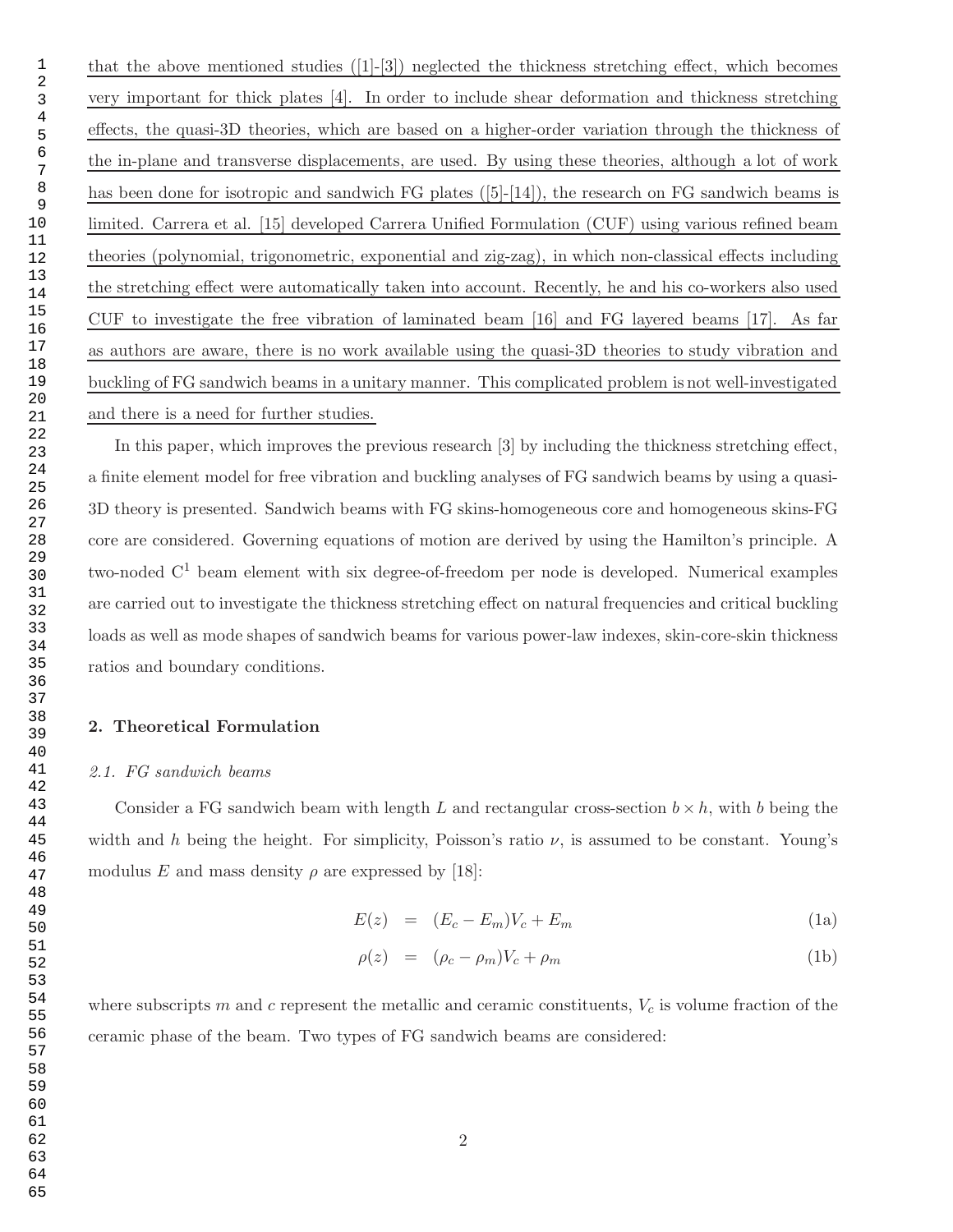The bottom and top skin is composed of a FG material, while, the core is ceramic (Fig. 1a). For Type A,  $V_c$  is obtained as:

$$
\begin{cases}\nV_c = \left(\frac{z - h_o}{h_1 - h_0}\right)^k, & z \in [-h/2, h_1] \quad \text{(bottom skin)} \\
V_c = 1, & z \in [h_1, h_2] \quad \text{(core)} \\
V_c = \left(\frac{z - h_3}{h_2 - h_3}\right)^k, & z \in [h_2, h/2] \quad \text{(top skin)}\n\end{cases}
$$
\n(2)

where  $k$  is the power-law index.

# *2.1.2. Type B: sandwich beam with homogeneous skins - FG core*

The bottom and top skin is metal and ceramic, while, the core is composed of a FG material (Fig. 1b). For Type B,  $V_c$  is obtained as:

$$
\begin{cases}\nV_c = 0, & z \in [-h/2, h_1] \quad \text{(bottom skin)} \\
V_c = \left(\frac{z - h_1}{h_2 - h_1}\right)^k, & z \in [h_1, h_2] \quad \text{(core)} \\
V_c = 1, & z \in [h_2, h/2] \quad \text{(top skin)}\n\end{cases}
$$
\n(3)

# *2.2. Constitutive Equations*

The linear constitutive relations are given as:

 $\sqrt{ }$  $\int$ 

 $\overline{\mathcal{L}}$ 

$$
\begin{pmatrix}\n\sigma_x \\
\sigma_z \\
\sigma_{xz}\n\end{pmatrix} = \begin{bmatrix}\n\bar{C}_{11}^* & \bar{C}_{13}^* & 0 \\
\bar{C}_{13}^* & \bar{C}_{11}^* & 0 \\
0 & 0 & C_{55}\n\end{bmatrix} \begin{Bmatrix}\n\epsilon_x \\
\epsilon_z \\
\gamma_{xz}\n\end{Bmatrix}
$$
\n(4)

where

$$
\bar{C}_{11}^* = \bar{C}_{11} - \frac{\bar{C}_{12}^2}{\bar{C}_{22}} = \frac{E(z)}{1 - \nu^2}
$$
\n(5a)

$$
\bar{C}_{13}^* = \bar{C}_{13} - \frac{\bar{C}_{12}\bar{C}_{23}}{\bar{C}_{22}} = \frac{E(z)\nu}{1 - \nu^2}
$$
\n(5b)

$$
C_{55} = \frac{E(z)}{2(1+\nu)}\tag{5c}
$$

- 59 60
- 61
- 62
- 63 64
- 65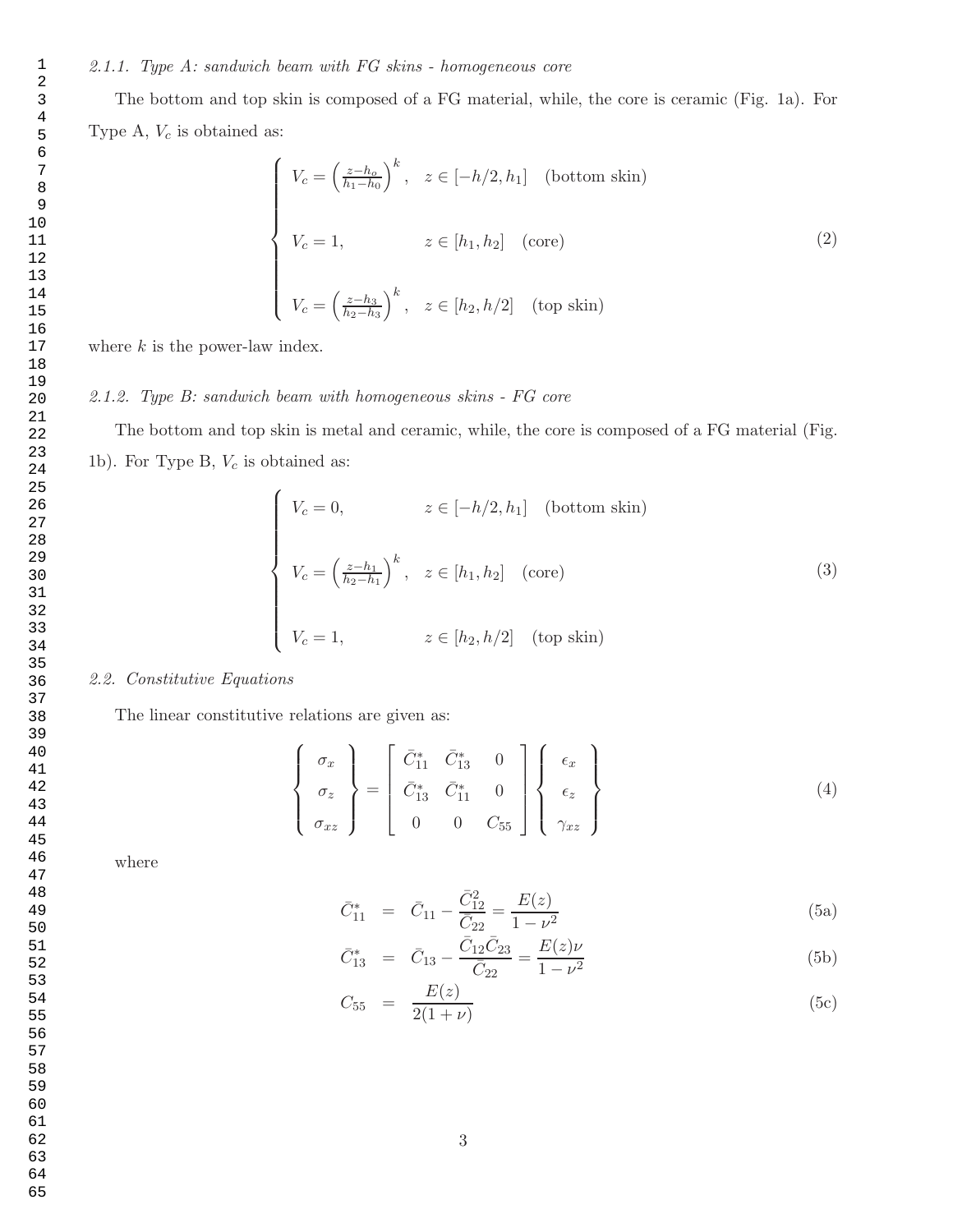If the thickness stretching effect is omitted ( $\epsilon_z = 0$ ), elastic constants  $C_{ij}$  in Eq. (5) are reduced

$$
\bar{C}_{11}^* = E(z) \tag{6a}
$$

$$
\bar{C}_{13}^* = 0 \tag{6b}
$$

$$
C_{55} = \frac{E(z)}{2(1+\nu)} \tag{6c}
$$

#### *2.3. Kinematics*

as:

This paper extends a refined shear deformation theory from previous research [3] by including the thickness stretching effect. The new displacement field is assumed to be [19]:

$$
U(x,z,t) = u(x,t) - z\frac{\partial w_b(x,t)}{\partial x} - \frac{4z^3}{3h^2}\frac{\partial w_s(x,t)}{\partial x} = u(x,t) - zw'_b(x,t) - f(z)w'_s(x,t)
$$
 (7a)

$$
W(x, z, t) = w_b(x, t) + w_s(x, t) + (1 - \frac{4z^2}{h^2})w_z(x, t) = w_b(x, t) + w_s(x, t) + g(z)w_z(x, t)
$$
 (7b)

where  $u, w_b, w_s$  and  $w_z$  are four unknown displacements of mid-plane of the beam. It should be noted that the new component  $g(z)w_z(x, t)$  in Eq. (7b) is added to investigate the thickness stretching effect on the vibration and buckling of FG sandwich beams.

The only non-zero strains are:

$$
\epsilon_x = \frac{\partial U}{\partial x} = u' - zw''_b - fw''_s \tag{8a}
$$

$$
\epsilon_z = \frac{\partial W}{\partial z} = g' w_z \tag{8b}
$$

$$
\gamma_{xz} = \frac{\partial W}{\partial x} + \frac{\partial U}{\partial z} = g(w_s' + w_z')
$$
\n(8c)

# *2.4. Variational Formulation*

The variation of the strain energy can be stated as:

$$
\delta \mathcal{U} = \int_0^l \int_0^b \left[ \int_{-h/2}^{h/2} (\sigma_x \delta \epsilon_x + \sigma_{xz} \delta \gamma_{xz} + \sigma_z g' \delta w_z) dz \right] dy dx
$$
  

$$
= \int_0^l \left[ N_x \delta u' - M_x^b \delta w_b'' - M_x^s \delta w_s'' + Q_{xz} (\delta w_s' + \delta w_z') + R_z \delta w_z \right] ) dx
$$
(9)

where  $N_x, M_x^b, M_x^s, Q_{xz}$  and  $R_z$  are the stress resultants, defined as:

$$
N_x = \int_{-h/2}^{h/2} \sigma_x b dz \tag{10a}
$$

$$
M_x^b = \int_{-h/2}^{h/2} \sigma_x z b dz
$$
 (10b)

$$
M_x^s = \int_{-h/2}^{h/2} \sigma_x f b dz
$$
 (10c)

4

64

65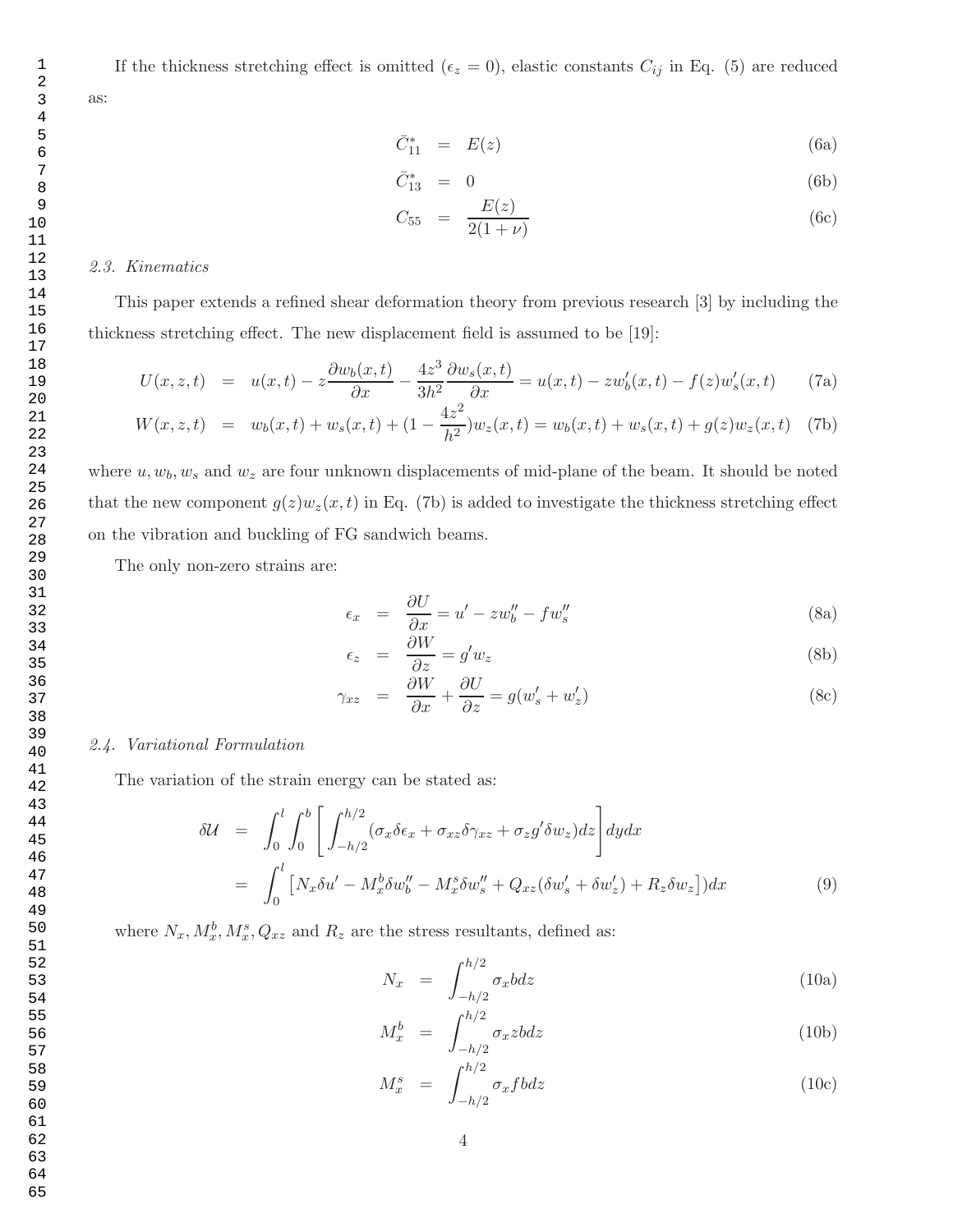65

$$
Q_{xz} = \int_{-h/2}^{h/2} \sigma_{xz} g b dz
$$
 (10d)

$$
R_z = \int_{-h/2}^{h/2} \sigma_z g' b dz \tag{10e}
$$

The variation of the potential energy by the axial force  $P_0$  can be written as:

$$
\delta \mathcal{V} = -\int_0^l P_0 \Big[ \delta w_b'(w_b' + w_s') + \delta w_s'(w_b' + w_s') \Big] dx \tag{11}
$$

The variation of the kinetic energy can be expressed as:

$$
\delta \mathcal{K} = \int_0^l \int_0^b \left[ \int_{-h/2}^{h/2} \rho(\dot{U}\delta\dot{U} + \dot{W}\delta\dot{W})dz \right] dydx
$$
  
\n
$$
= \int_0^l \left[ \delta \dot{u} (m_0 \dot{u} - m_1 \dot{w}_b' - m_f \dot{w}_s') + \delta \dot{w}_b [m_0(\dot{w}_b + \dot{w}_s) + m_g \dot{w}_z] + \delta \dot{w}_b' (-m_1 \dot{u} + m_2 \dot{w}_b' + m_f z \dot{w}_s') \right. \\ + \delta \dot{w}_s [m_0(\dot{w}_b + \dot{w}_s) + m_g \dot{w}_z] + \delta \dot{w}_s' (-m_f \dot{u} + m_f z \dot{w}_b' + m_f z \dot{w}_s') \\ + \delta \dot{w}_z [m_g(\dot{w}_b + \dot{w}_s) + m_g z \dot{w}_z] \right] dx
$$
\n(12)

where

$$
(m_0, m_1, m_2) = \int_{-h/2}^{h/2} \rho(1, z, z^2) b dz
$$
 (13a)

$$
(m_f, m_{fz}, m_{f^2}) = \int_{-h/2}^{h/2} \rho(f, fz, f^2) b dz
$$
 (13b)

$$
(m_g, m_{g^2}) = \int_{-h/2}^{h/2} \rho(g, g^2) b dz
$$
 (13c)

By using Hamilton's principle, the following weak statement is obtained:

$$
0 = \int_{t_1}^{t_2} (\delta \mathcal{K} - \delta \mathcal{U} - \delta \mathcal{V}) dt
$$
  
\n
$$
0 = \int_{t_1}^{t_2} \int_0^l \left[ \delta \dot{u} (m_0 \dot{u} - m_1 \dot{w}_b' - m_f \dot{w}_s') + \delta \dot{w}_b [m_0 (\dot{w}_b + \dot{w}_s) + m_g \dot{w}_z] + \delta \dot{w}_b' (-m_1 \dot{u} + m_2 \dot{w}_b' + m_f z \dot{w}_s') \right]
$$
  
\n
$$
+ \delta \dot{w}_s [m_0 (\dot{w}_b + \dot{w}_s) + m_g \dot{w}_z] + \delta \dot{w}_s' (-m_f \dot{u} + m_f z \dot{w}_b' + m_f z \dot{w}_s') + \delta \dot{w}_z [m_g (\dot{w}_b + \dot{w}_s) + m_g z \dot{w}_z]
$$
  
\n
$$
+ P_0 [\delta w'_b (w'_b + w'_s) + \delta w'_s (w'_b + w'_s)] - N_x \delta u' + M_x^b \delta w''_b + M_x^s \delta w''_s - Q_{xz} \delta w'_s - R_z \delta w_z] dx dt
$$
(14)

# *2.5. Governing Equations of Motion*

By integrating Eq. (14) by parts and collecting the coefficients of  $\delta u, \delta w_b, \delta w_s$  and  $\delta w_z$ , the governing equations of motion can be obtained:

$$
N'_x = m_0 \ddot{u} - m_1 \ddot{w}_b' - m_f \ddot{w}_s'
$$
 (15a)

$$
M_x^{b''} - P_0(w''_b + w''_s) = m_0(\ddot{w}_b + \ddot{w}_s) + m_1\ddot{u}' - m_2\ddot{w}_b'' - m_{fz}\ddot{w}_s'' + m_g\ddot{w}_z \qquad (15b)
$$

$$
M_x^{s''} + Q'_{xz} - P_0(w''_b + w''_s) = m_0(\ddot{w}_b + \ddot{w}_s) + m_f \ddot{u}' - m_{fz} \ddot{w}_b'' - m_{f2} \ddot{w}_s'' + m_g \ddot{w}_z \qquad (15c)
$$

$$
Q'_{xz} - R_z = m_g(\ddot{w}_b + \ddot{w}_s) + m_{g^2}\ddot{w}_z \tag{15d}
$$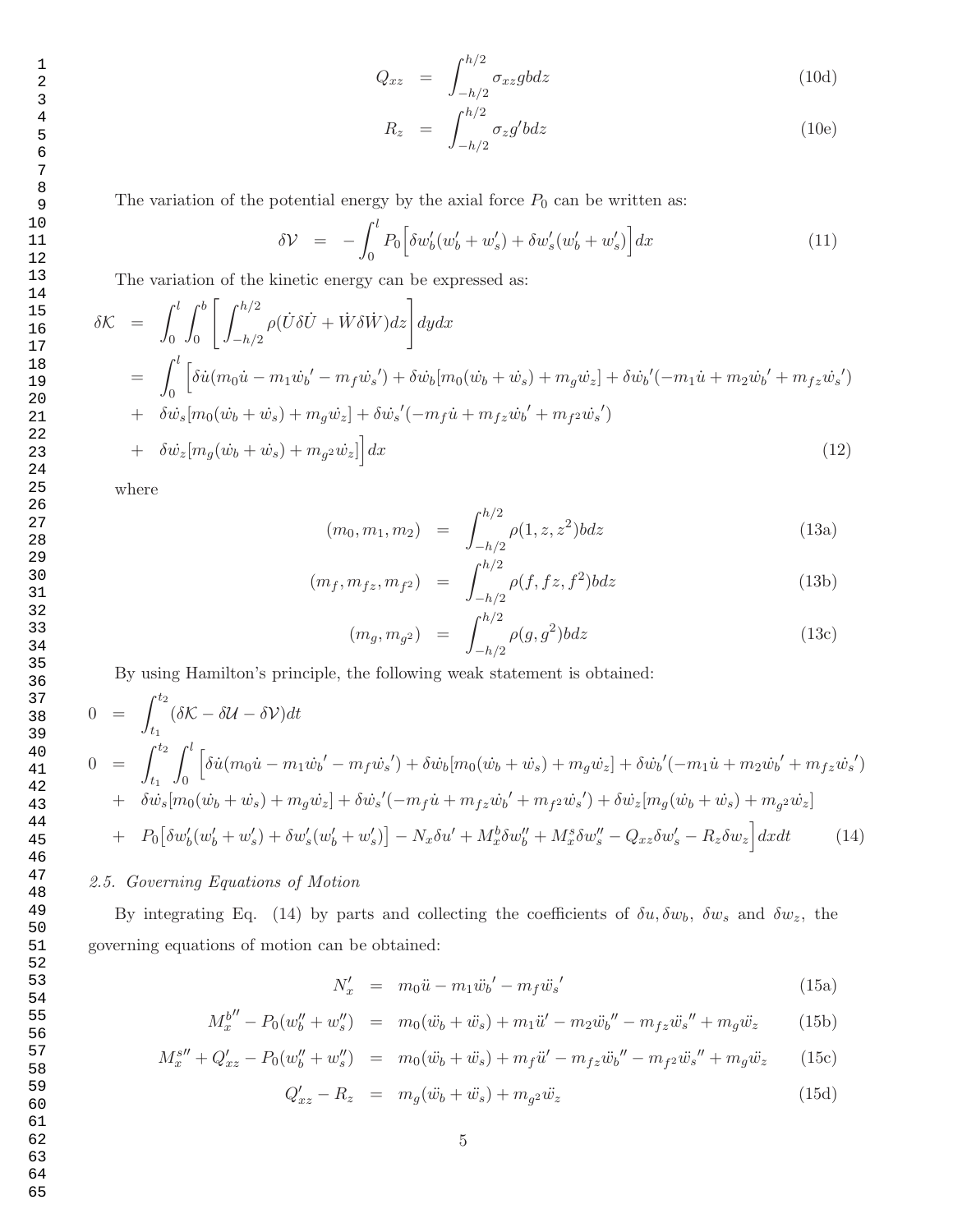By substituting Eqs. (4) and (8) into Eq. (10), the stress resultants can be expressed in term of displacements:

$$
\begin{bmatrix}\nN_x \\
M_x^b \\
M_x^s \\
R_z \\
Q_{xz}\n\end{bmatrix} = \begin{bmatrix}\nA & B & B_s & X & 0 \\
D & D_s & Y & 0 \\
H & Y_s & 0 \\
H & Y_s & 0 \\
Z & 0 & 0 \\
\vdots & \vdots & \ddots & \vdots \\
Sym. & A_s\n\end{bmatrix} \begin{bmatrix}\nu' \\
-w''_b \\
-w''_b \\
w_z \\
w_z \\
w'_s + w'_z\n\end{bmatrix}
$$
\n(16)

where

 $\sqrt{ }$ 

 $\begin{array}{c} \hline \end{array}$ 

 $\begin{array}{c} \hline \end{array}$ 

$$
(A, B, B_s, D, D_s, H, Z) = \int_{-h/2}^{h/2} \bar{C}_{11}^*(1, z, f, z^2, fz, f^2, g'^2) b dz
$$
 (17a)

$$
A_s = \int_{-h/2}^{h/2} C_{55} g^2 b dz
$$
 (17b)

$$
(X, Y, Y_s) = \int_{-h/2}^{h/2} \bar{C}_{13}^* g'(1, z, f) b dz
$$
 (17c)

By substituting Eq. (16) into Eq. (15), the governing equations of motion can be expressed in term of displacements:

$$
Au'' - Bw'''_b - B_s w'''_s + Xw'_z = m_0 \ddot{u} - m_1 \ddot{w}_b' - m_f \ddot{w}_s'
$$
 (18a)

$$
Bu''' - Dw_b^{iv} - D_s w_s^{iv} + Y w_z'' - P_0(w_b'' + w_s'') = m_1 \ddot{u}' + m_0 (\ddot{w}_b + \ddot{w}_s) - m_2 \ddot{w}_b''
$$

$$
- \quad m_{fz}\ddot{w_s}'' + m_g\ddot{w_z} \tag{18b}
$$

$$
B_s u''' - D_s w_b^{iv} - H w_s^{iv} + A_s w_s'' + (A_s + Y_s) w_z'' - P_0 (w_b'' + w_s'') = m_f \ddot{u}' + m_0 (\ddot{w}_b + \ddot{w}_s) - m_{fz} \ddot{w}_b'' - m_{fz} \ddot{w}_s'' + m_g \ddot{w}_z
$$
(18c)

$$
-Xu' + Yw''_b + (A_s + Y_s)w''_s + A_sw''_z - Zw_z = m_g(\ddot{w}_b + \ddot{w}_s) + m_g^2\ddot{w}_z \qquad (18d)
$$

# 3. Finite Element Formulation

A two-noded  $C^1$  beam element with six degree-of-freedom per node is developed. Linear polynomial  $\Psi_j$  is used for u and  $w_z$  and Hermite-cubic polynomial  $\psi_j$  is used for  $w_b$  and  $w_s$ . The generalized displacements within an element are expressed as:

$$
u = \sum_{j=1}^{2} u_j \Psi_j \tag{19a}
$$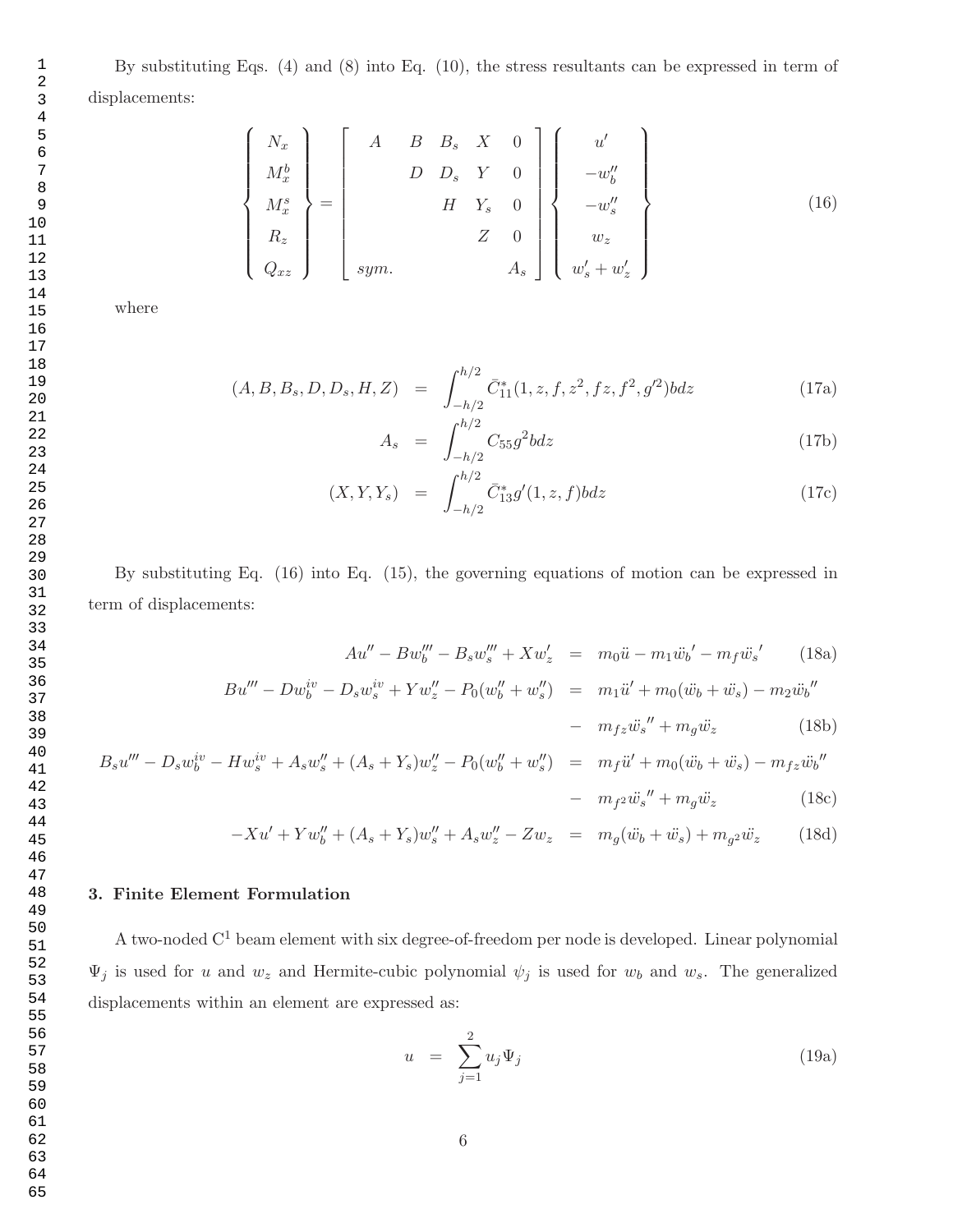$$
w_b = \sum_{j=1}^4 w_{bj} \psi_j \tag{19b}
$$

$$
w_s = \sum_{j=1}^4 w_{sj} \psi_j \tag{19c}
$$

$$
w_z = \sum_{j=1}^{2} w_{zj} \Psi_j \tag{19d}
$$

By substituting Eq. (19) into Eq. (14), the finite element model of a typical element can be expressed:

$$
([K] - P_0[G] - \omega^2[M])\{\Delta\} = \{0\}
$$
\n(20)

where the explicit forms of element stiffness matrix  $[K]$ , geometric stiffness  $[G]$  and mass matrix  $[M]$ are given by:

$$
K_{ij}^{11} = \int_0^l A \Psi_i' \Psi_j' dx \qquad (21a)
$$

$$
K_{ij}^{12} = -\int_0^t B\Psi_i' \psi_j'' dx \tag{21b}
$$

$$
K_{ij}^{13} = -\int_0^l B_s \Psi_i' \psi_j'' dx \qquad (21c)
$$

$$
K_{ij}^{14} = \int_0^t X \Psi_i' \Psi_j dx \tag{21d}
$$

$$
K_{ij}^{22} = \int_0^l D\psi_i'' \psi_j'' dx \qquad (21e)
$$

$$
K_{ij}^{23} = \int_0^l D_s \psi_i'' \psi_j'' dx \qquad (21f)
$$

$$
K_{ij}^{24} = -\int_0^l Y \psi_i'' \Psi_j dx \qquad (21g)
$$

$$
K_{ij}^{33} = \int_0^l (H\psi_i''\psi_j'' + A_s\psi_i'\psi_j')dx
$$
 (21h)

$$
K_{ij}^{34} = \int_0^l (-Y_s \psi_i'' \Psi_j + A_s \psi_i' \Psi_j') dx \tag{21i}
$$

$$
K_{ij}^{44} = \int_0^l (Z\Psi_i\Psi_j + A_s\Psi_i'\Psi_j')dx \tag{21j}
$$

$$
G_{ij}^{22} = \int_0^l \psi_i' \psi_j' dx \qquad (21k)
$$

$$
G_{ij}^{23} = \int_0^l \psi_i' \psi_j' dx \tag{211}
$$

$$
G_{ij}^{33} = \int_0^l \psi_i' \psi_j' dx \qquad (21\text{m})
$$

7

- 63 64
- 65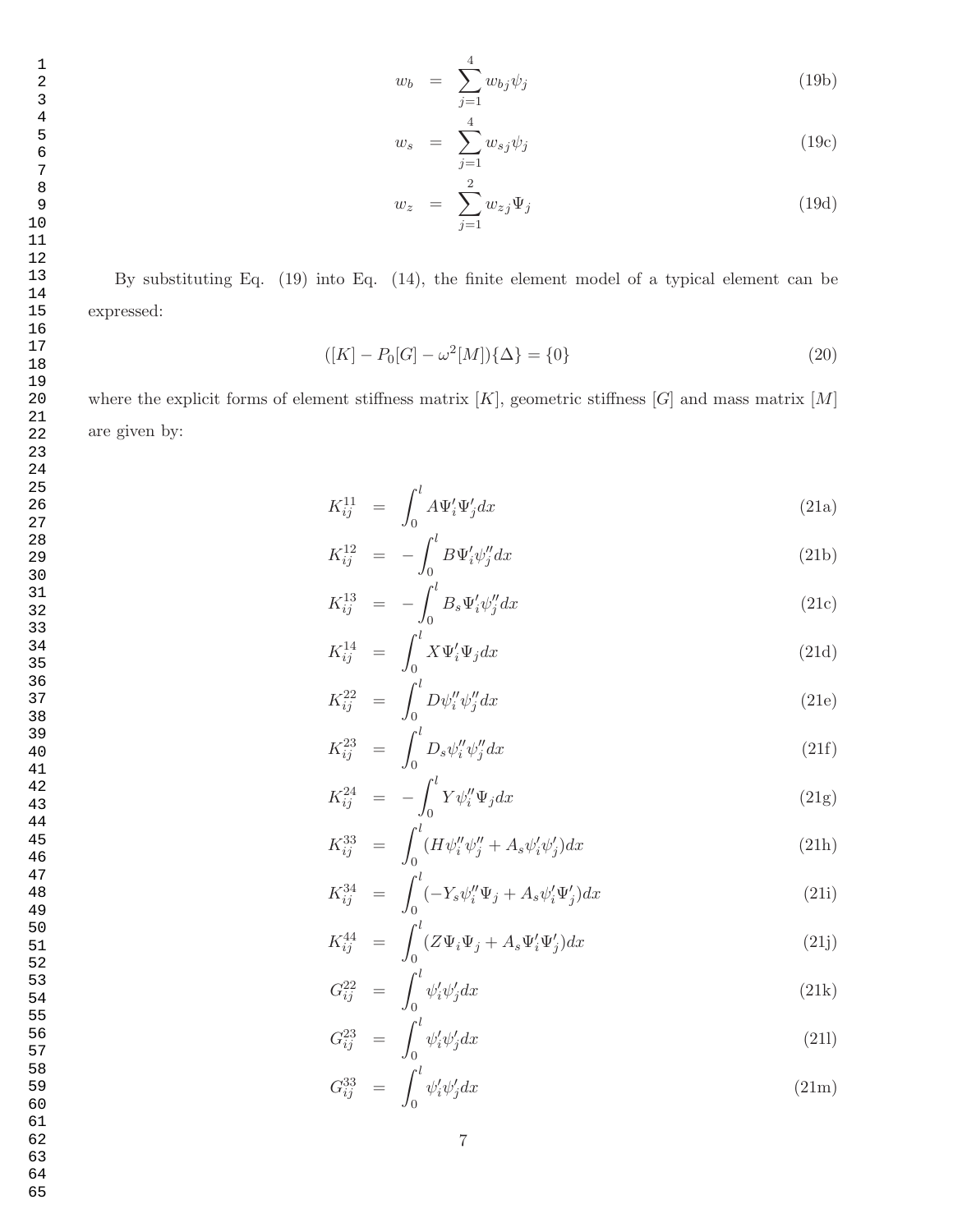$$
M_{ij}^{11} = \int_0^l m_0 \Psi_i \Psi_j dx \qquad (21n)
$$

$$
M_{ij}^{12} = -\int_0^l m_1 \Psi_i \psi'_j dx \tag{210}
$$

$$
M_{ij}^{13} = -\int_0^l m_f \Psi_i \psi_j' dx \qquad (21p)
$$

$$
M_{ij}^{22} = \int_0^l (m_0 \psi_i \psi_j + m_2 \psi_i' \psi_j') dx
$$
 (21q)

$$
M_{ij}^{23} = \int_0^l (m_0 \psi_i \psi_j + m_{fz} \psi_i' \psi_j') dx \qquad (21r)
$$

$$
M_{ij}^{24} = \int_0^l m_g \psi_i \Psi_j dx \qquad (21s)
$$

$$
M_{ij}^{33} = \int_0^l (m_0 \psi_i \psi_j + m_{f^2} \psi_i' \psi_j') dx \tag{21t}
$$

$$
M_{ij}^{34} = \int_0^l m_g \psi_i \Psi_j dx \qquad (21u)
$$

$$
M_{ij}^{44} = \int_0^l m_{g^2} \Psi_i \Psi_j dx \qquad (21v)
$$

In Eq. (20),  $\{\Delta\}$  is the eigenvector of nodal displacements corresponding to an eigenvalue:

$$
\{\Delta\} = \{u \ w_b \ w_s \ w_z\}^{\mathrm{T}} \tag{22}
$$

#### 4. Numerical Examples

In this section, FG sandwich beams with various configurations are analysed and compared results with the available solutions to verify the accuracy of the proposed theory and investigate the thickness stretching effect on their vibration and buckling response. Unless mentioned otherwise, FG sandwich beams with slenderness ratio  $L/h = 5$  and 20, whose material properties are: Aluminum as metal (Al:  $E_m = 70 \text{GPa}, \nu_m = 0.3, \rho_m = 2702 \text{kg/m}^3$ ) and Alumina as ceramic (Al<sub>2</sub>O<sub>3</sub>:  $E_c = 380 \text{GPa}, \nu_c =$  $(0.3, \rho_c = 3960 \text{kg/m}^3)$ , are considered. The following non-dimensional parameters are used:

$$
\overline{\omega} = \frac{\omega L^2}{h} \sqrt{\frac{\rho_m}{E_m}}
$$
\n(23a)

$$
\overline{P}_{cr} = P_{cr} \frac{12L^2}{E_m h^3} \tag{23b}
$$

# *4.1. FG beams*

As the first example, the results of FG beams computed by the present theory are compared with those obtained using the first-order beam theory (FOBT) of Li and Batra [20] and Nguyen et al. [21] and the higher-order beam theory (HOBT) of Vo et al. [3], Simsek [22] and Thai and Vo [23]. It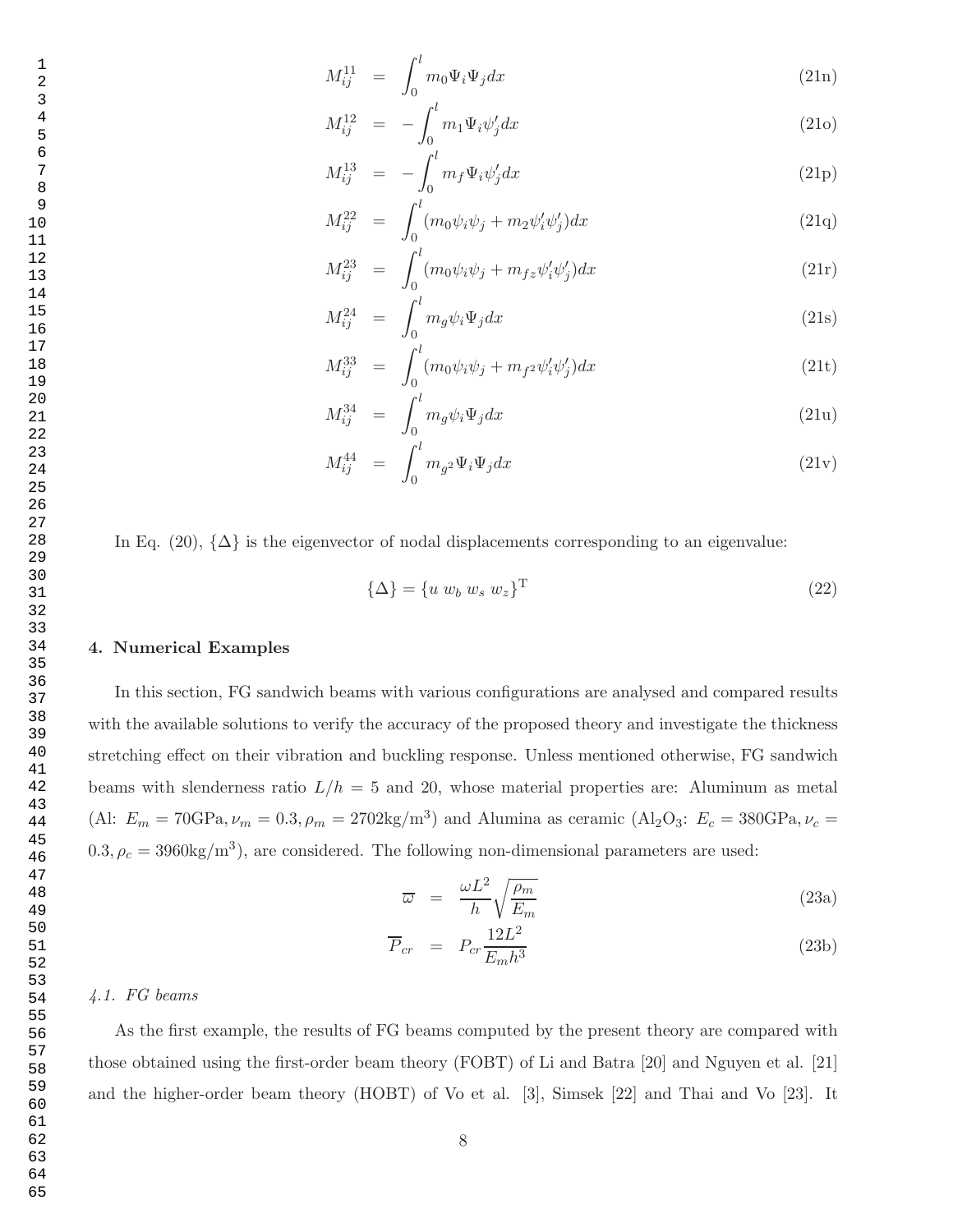should be noted that Li and Batra [20] used  $\nu_m = \nu_c = 0.23$ . Comparisons are given in Tables 1 and 2 for FG beams with various configurations. A good agreement between present results and previous solutions can be observed. It can be seen that the results from FOBT and HOBT due to ignoring the thickness stretching effect ( $\epsilon_z = 0$ ) are slightly underestimate when comparing with those from the present theory (quasi-3D,  $\epsilon_z \neq 0$ ). This effect is more pronounced on thick beams  $(L/h = 5)$  and is a little greater for clamped-clamped (C-C) beams as compared with simply-supported (S-S) and clamped-free (C-F) ones.

### *4.2. FG sandwich beams*

In order to demonstrate the validity of the present model further, a cantilever sandwich beam with L=200 mm and cross-section 20 mm×20 mm is considered. The core with the thickness  $t_c = 14$ mm is made of Aluminum and Zirconia ( $\text{Al}/\text{ZrO}_2$ ) and faces with the thickness  $t_f = 3$  mm are made of Steel (Fe), whose material properties are: Al  $(E_m = 70\text{GPa}, \nu_m = 0.3, \rho_m = 2700\text{kg/m}^3)$  and  $\text{ZrO}_2$  $(E_c = 151 \text{GPa}, \nu_c = 0.3, \rho_c = 5700 \text{kg/m}^3)$  and Fe  $(E_f = 210 \text{GPa}, \nu_f = 0.3, \rho_f = 7860 \text{kg/m}^3)$ . The first five natural frequencies are given in Table 3 along with results of Bui et al. [2] using 3D finite element model (ANSYS) and meshfree method as well as of Mashat et al. [17] using the Carrera Unified Formulation (TE8<sup> $zz$ </sup> and E4-4<sub>2</sub>). It can be seen that the solutions obtained from the proposed theory are in excellent agreement with those obtained from previous results, especially with CUF model, which included the stretching effect.

In the next example, Tables 4-11 give the results of sandwich beams of Type A with different skin-core-skin thickness ratios and (1-8-1) sandwich beams of Type B and compare with those using HOBT [3]. It is clear that for Type A they decrease with the increase of k and decrease of skin-coreskin thickness ratio. It can be seen again that the results with the thickness stretching effect ( $\epsilon_z \neq 0$ ) are higher than those without it ( $\epsilon_z = 0$ ). As the span-to-height ratio increases, these differences decrease, which can be predicted since the thick beams sketch more in thickness direction. Moreover, Type B beams are slightly more sensitive than Type A even for  $L/h = 20$ , especially for buckling results (Table 11). The buckling mode shapes of sandwich beams of Type B with various power-law indexes  $(k = 0, 1 \text{ and } 10)$  using HOBT and present theory are illustrated in Fig. 2. Due to coupling from thickness stretching effect, they are slightly different. For HOBT, when the beam is buckling exhibits triply coupled mode  $(u, w_b \text{ and } w_s)$ , whereas, for quasi-3D theory, it displays fourfold coupled mode  $(u, w_b, w_s$  and  $w_z$ ). Fig. 3 plots the natural frequencies and critical buckling loads versus slenderness ratio of (1-0-1) and (1-8-1) sandwich beams of Type A. Due to core layer, the effect of k on  $(1-8-1)$  sandwich beams is smaller than that of  $(1-0-1)$  ones. As expected, the bottom and top curves correspond to metal beams and ceramic ones.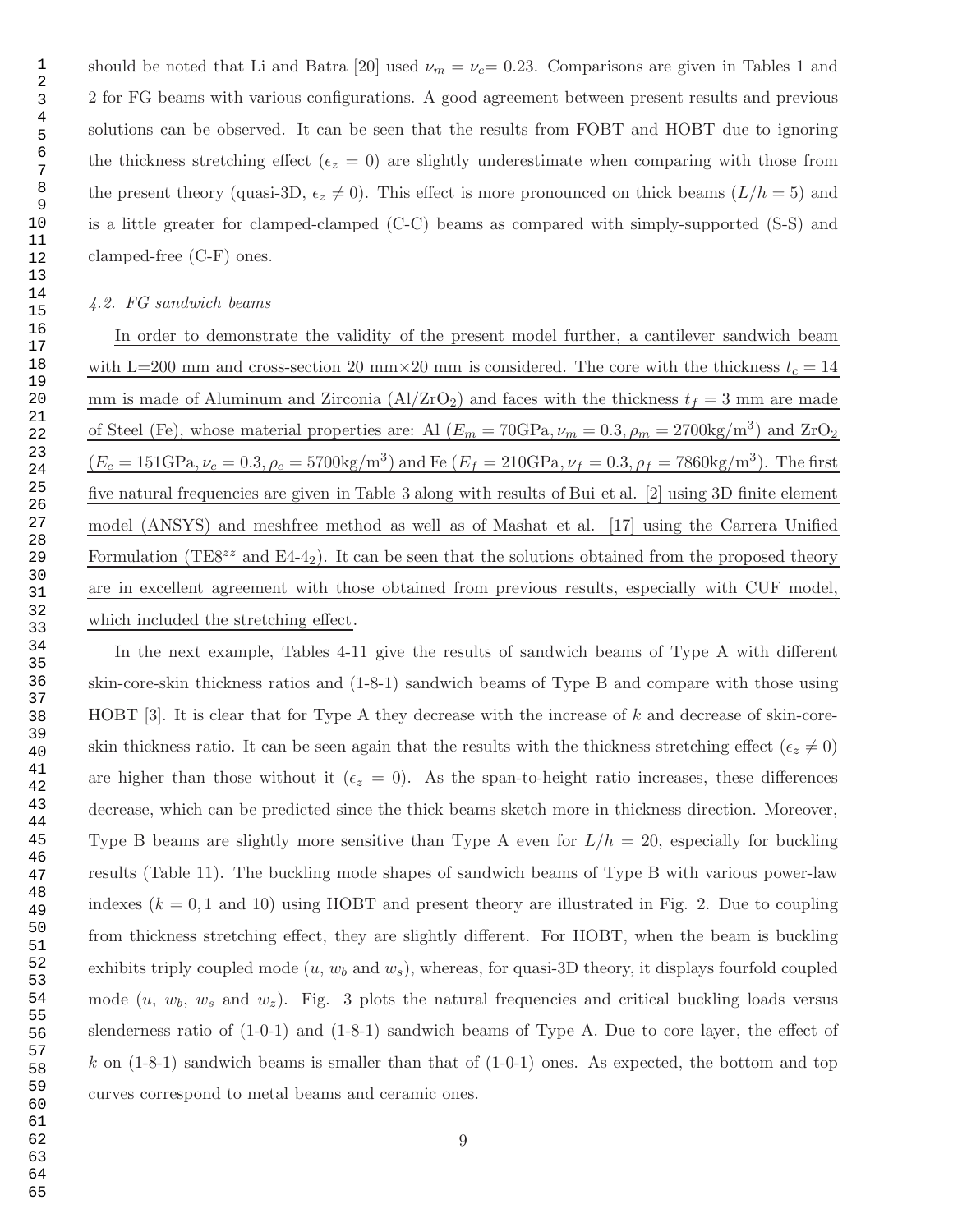Finally, the first fourth natural frequencies of (2-1-1) sandwich beams of Type A and B are given in Tables 12 and 13. As expected, the results from HOBT are smaller than those from the present theory. In Figs. 4 and 5, the first four vibration modes of sandwich beams with  $k = 1$  is presented. It can be seen that all vibration mode shapes show fourfold coupled mode (axial-shear-flexural-sketching) for present theory and triply coupled (axial-shear-flexural) mode for HOBT. It is from this fourfold coupled mode that highlights the effect of thickness stretching on the vibration and buckling of sandwich beams. This mode is never seen in the HOBT [3] because the thickness stretching effect is not present. It confirms again that this effect is important and should be considered in analysis of thick and moderately thick sandwich beams.

## 5. Conclusions

A finite element model based on a quasi-3D theory is presented to study the free vibration and buckling analyses of FG sandwich beams. Sandwich beams with FG skins-homogeneous core and homogeneous skins-FG core are considered. This model can predict accurately the natural frequencies and critical buckling loads as well as corresponding mode shapes of sandwich beams for various configuration. Fourfold coupled (axial-shear-flexural-stretching) vibration and buckling mode is observed. The thickness stretching effect is important and should be considered in analysis of thick and moderately thick sandwich beams.

### 6. Acknowledgements

The authors gratefully acknowledges research support fund from UoA16 by Northumbria University and by the Basic Research Laboratory Program of the National Research Foundation of Korea (NRF) funded by the Ministry of Education, Science and Technology (2010-0019373 and 2012R1A2A1A01007450).

# References

#### References

- [1] M. C. Amirani, S. M. R. Khalili, N. Nemati, Free vibration analysis of sandwich beam with FG core using the element free Galerkin method, Composite Structures 90 (3) (2009) 373 – 379.
- [2] T. Q. Bui, A. Khosravifard, C. Zhang, M. R. Hematiyan, M. V. Golub, Dynamic analysis of sandwich beams with functionally graded core using a truly meshfree radial point interpolation method, Engineering Structures  $47$  (0) (2013)  $90 - 104$ .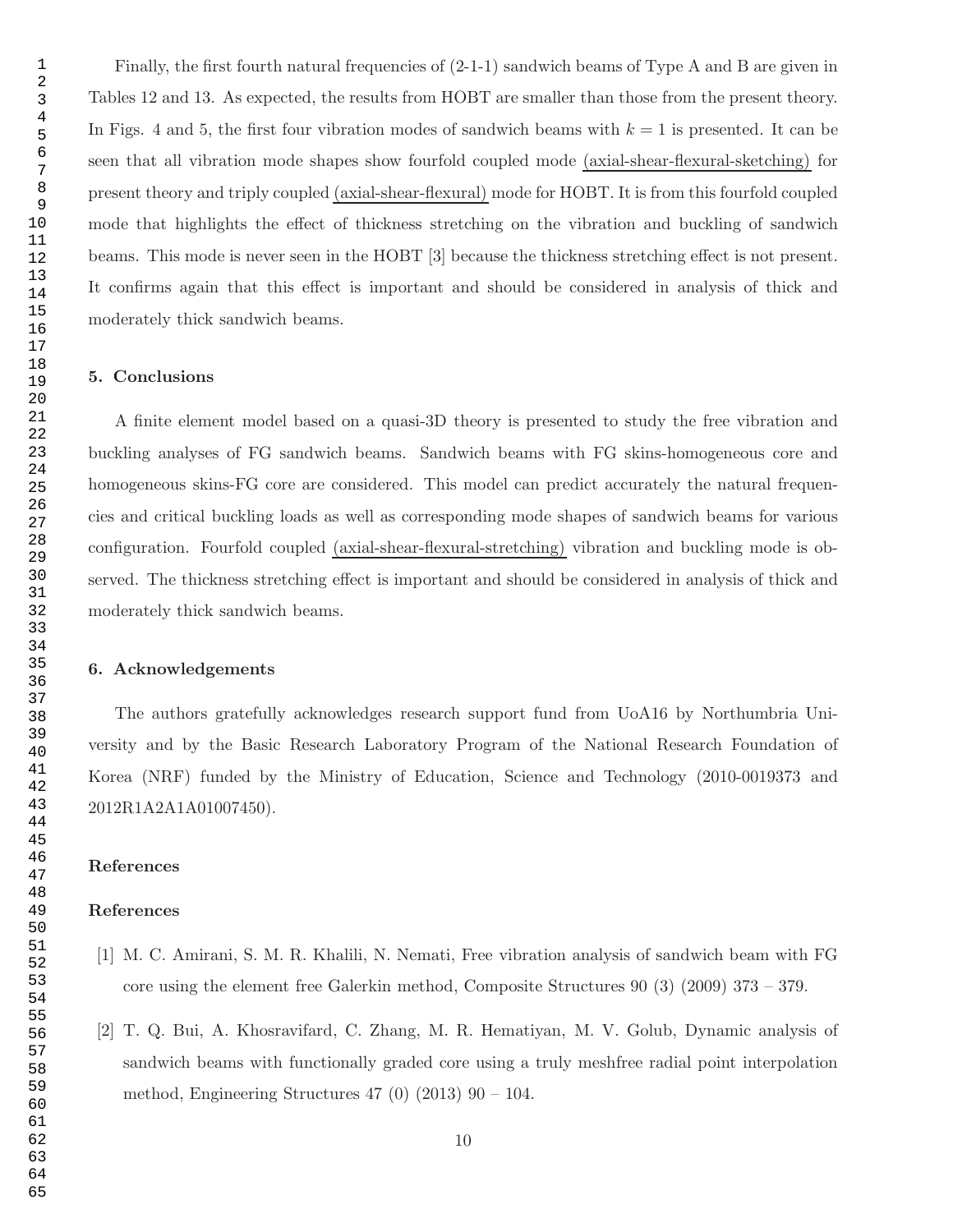- [3] T. P. Vo, H.-T. Thai, T.-K. Nguyen, A. Maheri, J. Lee, Finite element model for vibration and buckling of functionally graded sandwich beams based on a refined shear deformation theory, Engineering Structures 64 (0) (2014)  $12 - 22$ .
- [4] E. Carrera, S. Brischetto, M. Cinefra, M. Soave, Effects of thickness stretching in functionally graded plates and shells, Composites Part B: Engineering (2) (2011) 123 – 133.
- [5] A. M. Zenkour, Benchmark trigonometric and 3-D elasticity solutions for an exponentially graded thick rectangular plate, Archive of Applied Mechanics 77 (4) (2007) 197–214.
- [6] A. M. A. Neves, A. J. M. Ferreira, E. Carrera, M. Cinefra, R. M. N. Jorge, C. M. M. Soares, Buckling analysis of sandwich plates with functionally graded skins using a new quasi-3D hyperbolic sine shear deformation theory and collocation with radial basis functions, ZAMM - Journal of Applied Mathematics and Mechanics 92 (9) (2012) 749–766.
- [7] A. M. A. Neves, A. J. M. Ferreira, E. Carrera, C. M. C. Roque, M. Cinefra, R. M. N. Jorge, C. M. M. Soares, A quasi-3D sinusoidal shear deformation theory for the static and free vibration analysis of functionally graded plates, Composites Part B: Engineering (2) (2012)  $711 - 725$ .
- [8] A. M. A. Neves, A. J. M. Ferreira, E. Carrera, M. Cinefra, C. M. C. Roque, R. M. N. Jorge, C. M. M. Soares, A quasi-3D hyperbolic shear deformation theory for the static and free vibration analysis of functionally graded plates , Composite Structures 94 (5) (2012) 1814 – 1825.
- [9] A. M. A. Neves, A. J. M. Ferreira, E. Carrera, M. Cinefra, C. M. C. Roque, R. M. N. Jorge, C. M. M. Soares, Static, free vibration and buckling analysis of isotropic and sandwich functionally graded plates using a quasi-3D higher-order shear deformation theory and a meshless technique, Composites Part B: Engineering 44 (1) (2013) 657 – 674.
- [10] J. L. Mantari, C. G. Soares, Generalized hybrid quasi-3D shear deformation theory for the static analysis of advanced composite plates , Composite Structures 94 (8) (2012) 2561 – 2575.
- [11] J. L. Mantari, C. G. Soares, A novel higher-order shear deformation theory with stretching effect for functionally graded plates, Composites Part B: Engineering 45 (1) (2013) 268 – 281.
- [12] H.-T. Thai, T. P. Vo, T. Q. Bui, T.-K. Nguyen, A quasi-3D hyperbolic shear deformation theory for functionally graded plates, Acta Mechanica (2013) 1–14.
- [13] H.-T. Thai, S.-E. Kim, A simple quasi-3D sinusoidal shear deformation theory for functionally graded plates, Composite Structures  $99(0)(2013)$  172 – 180.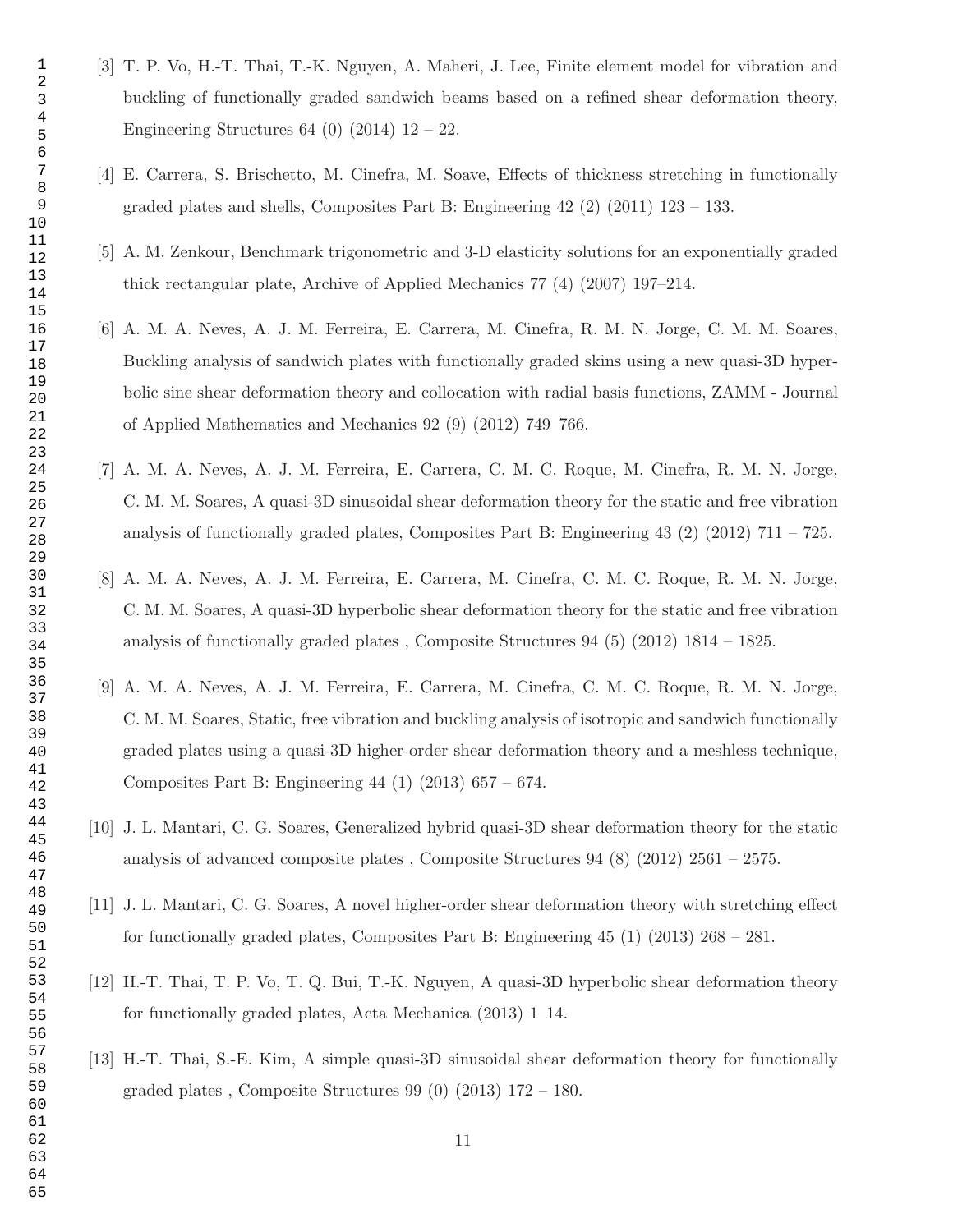- [14] H.-T. Thai, D.-H. Choi, Improved refined plate theory accounting for effect of thickness stretching in functionally graded plates, Composites Part B: Engineering  $56(0)(2014)$   $705 - 716$ .
- [15] E. Carrera, G. Giunta, M. Petrolo, Beam structures: classical and advanced theories, John Wiley & Sons, 2011.
- [16] E. Carrera, M. Filippi, E. Zappino, Free vibration analysis of laminated beam by polynomial, trigonometric, exponential and zig-zag theories, Journal of Composite Materials, 48 (19) (2014) 2299 – 2316.
- [17] D. S. Mashat, E. Carrera, A. M. Zenkour, S. A. A. Khateeb, M. Filippi, Free vibration of FGM layered beams by various theories and finite elements, Composites Part B: Engineering 59 (0)  $(2014)$  269 – 278.
- [18] J. N. Reddy, Mechanics of laminated composite plates and shells: theory and analysis, CRC, 2004.
- [19] J. N. Reddy, A simple higher-order theory for laminated composite plates, Journal of Applied Mechanics 51 (4) (1984) 745–752.
- [20] S.-R. Li, R. C. Batra, Relations between buckling loads of functionally graded Timoshenko and homogeneous Euler-Bernoulli beams, Composite Structures  $95(0)(2013)$   $5 - 9$ .
- [21] T.-K. Nguyen, T. P. Vo, H.-T. Thai, Static and free vibration of axially loaded functionally graded beams based on the first-order shear deformation theory, Composites Part B: Engineering 55 (0) (2013) 147–157.
- [22] M. Simsek, Fundamental frequency analysis of functionally graded beams by using different higher-order beam theories, Nuclear Engineering and Design 240 (4) (2010) 697 – 705.
- [23] H.-T. Thai, T. P. Vo, Bending and free vibration of functionally graded beams using various higher-order shear deformation beam theories, International Journal of Mechanical Sciences 62 (1) (2012) 57–66.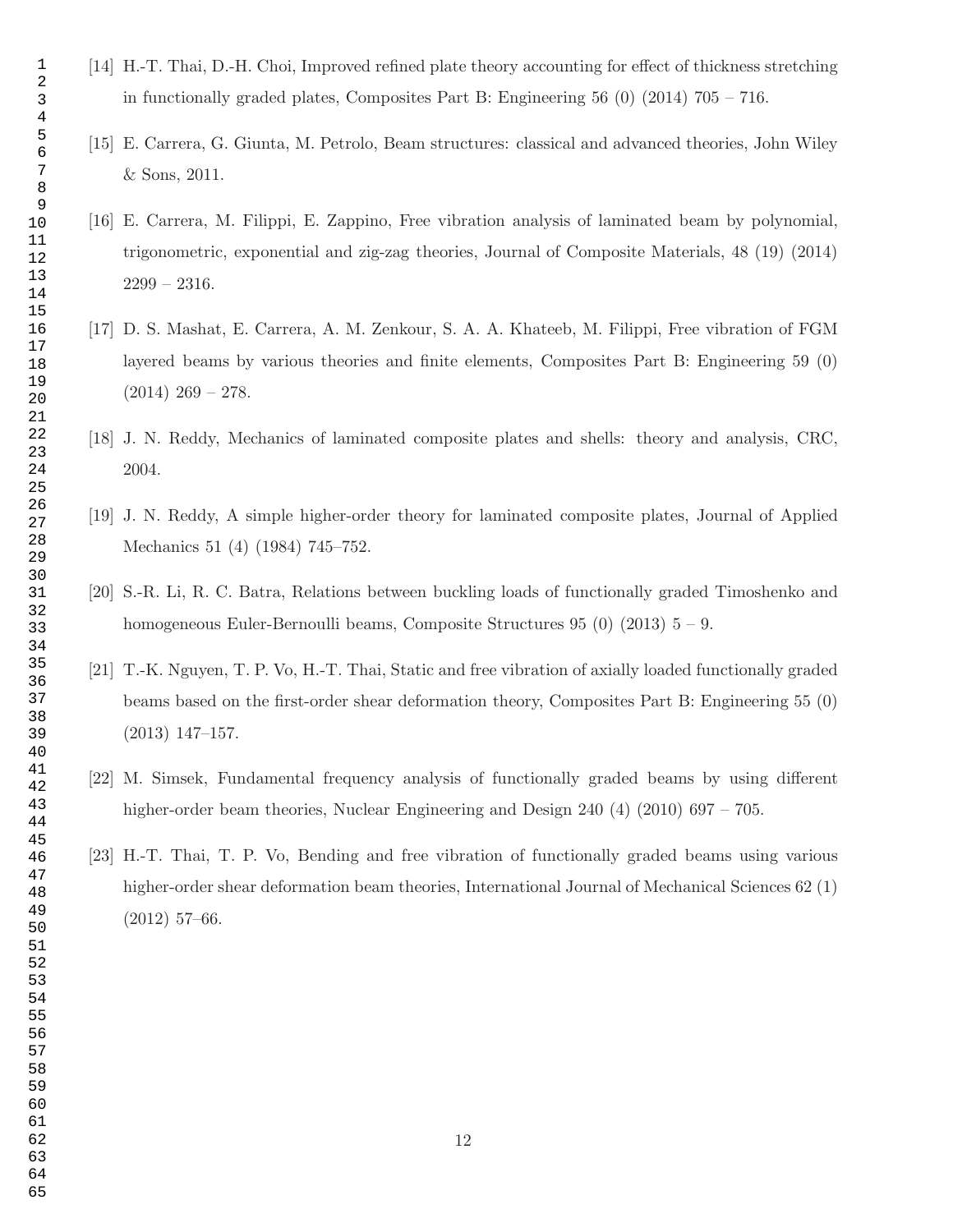Figure 1: Geometry and coordinate of a FG sandwich beam.

Figure 2: Buckling mode shapes of  $(1-8-1)$  clamped- clamped FG sandwich beam (Type B,  $L/h=5$ ).

Figure 3: Fundamental natural frequencies and critical buckling loads of (1-0-1) and (1-8-1) simply-supported FG sandwich beams (Type A).

Figure 4: Vibration mode shapes of  $(2-1-1)$  simply-supported FG sandwich beam (Type A,  $k=1$ ,  $L/h=5$ ).

Figure 5: Vibration mode shapes of  $(2-1-1)$  clamped-clamped FG sandwich beam (Type B,  $k=1, L/h=5$ ).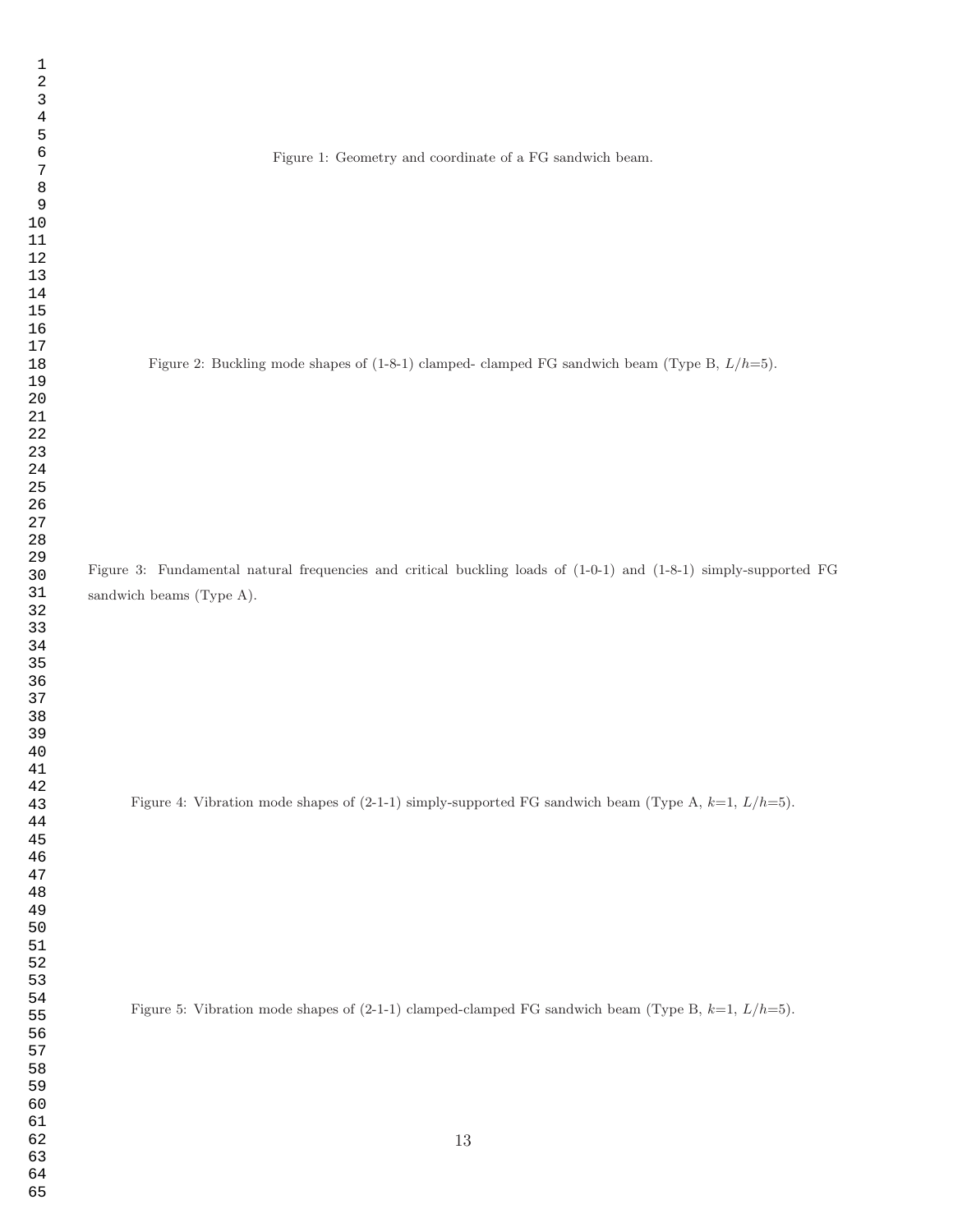Table 1: The fundamental natural frequencies of FG beams.

Table 2: The critical buckling loads of FG beams.

Table 3: The first five natural frequencies of a cantilever sandwich beam with a FG core and isotropic faces  $(k=1)$ .

Table 4: The fundamental natural frequencies of FG sandwich S-S beams (Type A).

Table 5: The fundamental natural frequencies of FG sandwich C-C beams (Type A).

Table 6: The fundamental natural frequencies of FG sandwich C-F beams (Type A).

Table 7: The critical buckling loads of FG sandwich S-S beams (Type A).

Table 8: The critical buckling loads of FG sandwich C-C beams (Type A).

Table 9: The critical buckling loads of FG sandwich C-F beams (Type A).

Table 10: The fundamental natural frequencies of FG beams (Type B).

Table 11: The critical buckling loads of 1-8-1 FG beams (Type B).

Table 12: The first four natural frequencies of  $(2-1-1)$  FG sandwich beams (Type A,  $L/h = 5$ ).

Table 13: The first four natural frequencies of  $(2-1-1)$  FG sandwich beams (Type B,  $L/h = 5$ ).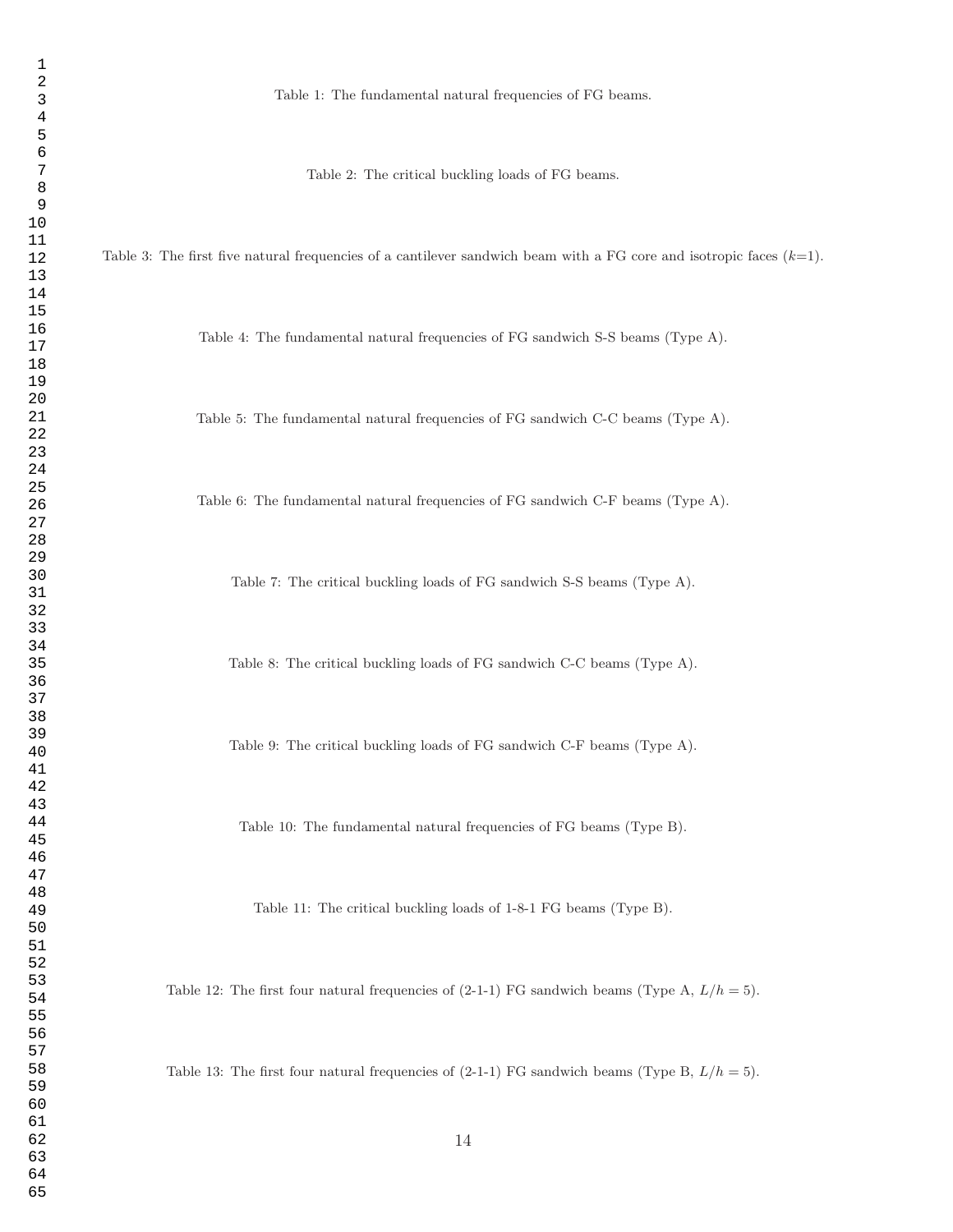# **CAPTIONS OF TABLES**

<span id="page-15-0"></span>[Table 1: The fundamental natural frequencies of FG beams.](#page-15-0)

[Table 2: The critical buckling loads of FG beams.](#page-16-0)

[Table 3: The first five natural frequencies of a cantilever sandwich beam with a FG core and](#page-17-0)  isotropic faces  $(k=1)$ .

[Table 4: The fundamental natural frequencies of FG sandwich S-S beams \(Type A\).](#page-18-0)

[Table 5: The fundamental natural frequencies of FG sandwich C-C beams \(Type A\).](#page-19-0)

[Table 6: The fundamental natural frequencies of FG sandwich C-F beams \(Type A\).](#page-20-0)

[Table 7: The critical buckling loads of FG sandwich S-S beams \(Type A\).](#page-21-0)

[Table 8: The critical buckling loads of FG sandwich C-C beams \(Type A\).](#page-22-0)

[Table 9: The critical buckling loads of FG sandwich C-F beams \(Type A\).](#page-23-0)

[Table 10: The fundamental natural frequencies of \(1-8-1\) FG sandwich beams \(Type B\).](#page-24-0)

[Table 11: The critical buckling loads of \(1-8-1\) FG sandwich beams \(Type B\).](#page-25-0)

Table 12: The first four natural frequencies of  $(2-1-1)$  FG sandwich beams (Type A, L/h=5).

Table 13: The first four natural frequencies of  $(2-1-1)$  FG sandwich beams (Type B, L/h=5).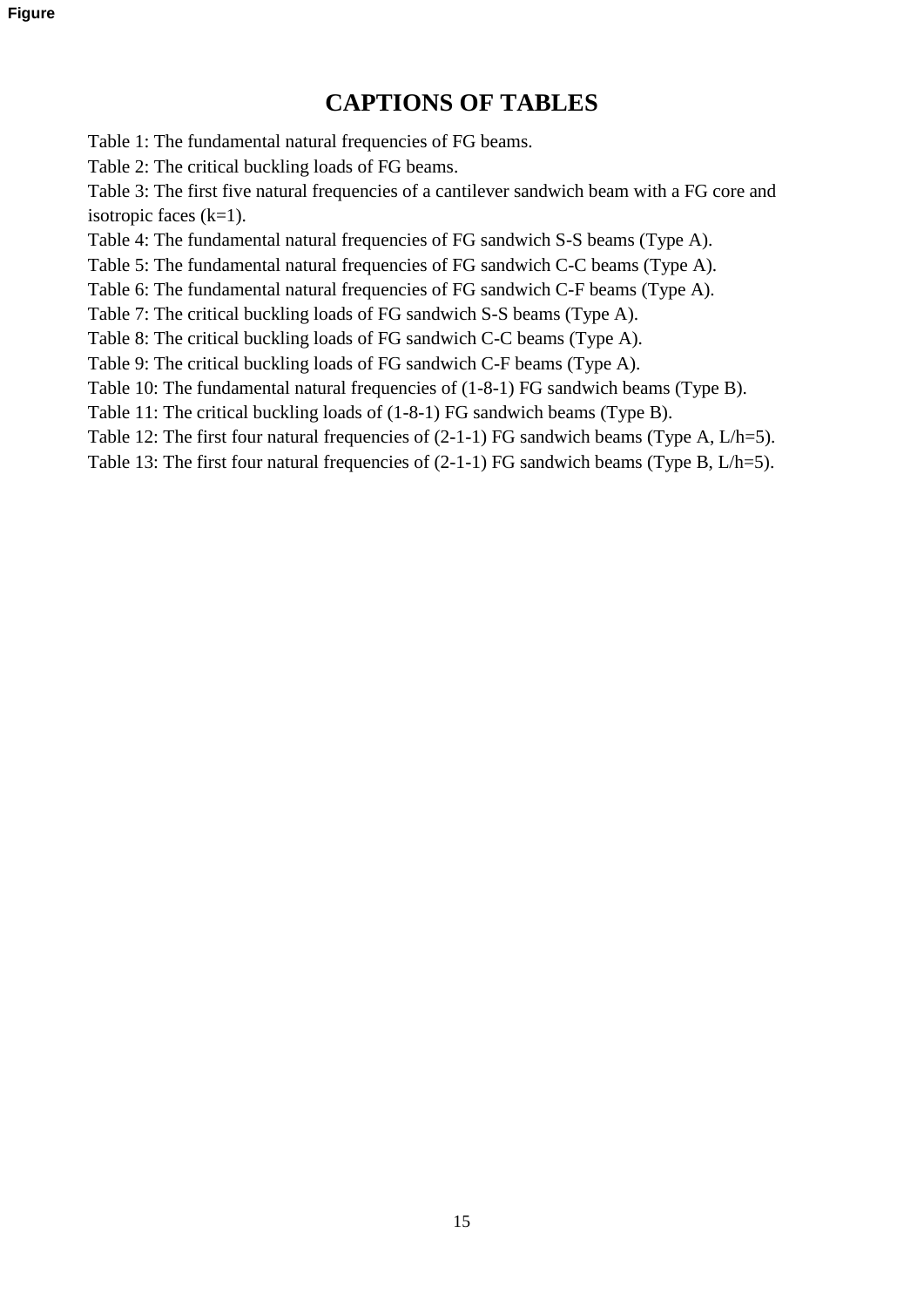| <b>BC</b> | Reference              | $k = 0$ | $k = 0.5$ | $k = 1$ | $k = 2$ | $k = 5$ | $k = 10$ |
|-----------|------------------------|---------|-----------|---------|---------|---------|----------|
| $L/h=5$   |                        |         |           |         |         |         |          |
| $C-C$     | Simsek [22] (HOBT)     | 10.0705 | 8.7467    | 7.9503  | 7.1767  | 6.4935  | 6.1652   |
|           | Vo et al. $[3]$ (HOBT) | 10.0678 | 8.7457    | 7.9522  | 7.1801  | 6.4961  | 6.1662   |
|           | Present (Quasi-3D)     | 10.1851 | 8.8641    | 8.0770  | 7.3039  | 6.5960  | 6.2475   |
| $S-S$     | Simsek [22] (HOBT)     | 5.1527  | 4.4111    | 3.9904  | 3.6264  | 3.4012  | 3.2816   |
|           | Thai & Vo [23] (HOBT)  | 5.1527  | 4.4107    | 3.9904  | 3.6264  | 3.4012  | 3.2816   |
|           | Vo et al. $[3]$ (HOBT) | 5.1528  | 4.4019    | 3.9716  | 3.5979  | 3.3743  | 3.2653   |
|           | Present (Quasi-3D)     | 5.1618  | 4.4240    | 4.0079  | 3.6442  | 3.4133  | 3.2903   |
| $C-F$     | Simsek [22] (HOBT)     | 1.8952  | 1.6182    | 1.4633  | 1.3325  | 1.2592  | 1.2183   |
|           | Vo et al. $[3]$ (HOBT) | 1.8952  | 1.6180    | 1.4633  | 1.3326  | 1.2592  | 1.2184   |
|           | Present (Quasi-3D)     | 1.9055  | 1.6313    | 1.4804  | 1.3524  | 1.2763  | 1.2308   |
| $L/h=20$  |                        |         |           |         |         |         |          |
| $C-C$     | Simsek [22] (HOBT)     | 12.2238 | 10.4287   | 9.4316  | 8.5975  | 8.1446  | 7.8858   |
|           | Vo et al. $[3]$ (HOBT) | 12.2228 | 10.4279   | 9.4328  | 8.5994  | 8.1460  | 7.8862   |
|           | Present (Quasi-3D)     | 12.2660 | 10.4948   | 9.5277  | 8.7142  | 8.2445  | 7.9543   |
| $S-S$     | Simsek [22] (HOBT)     | 5.4603  | 4.6516    | 4.2050  | 3.8361  | 3.6485  | 3.5390   |
|           | Thai & Vo [23] (HOBT)  | 5.4603  | 4.6511    | 4.2051  | 3.8361  | 3.6485  | 3.5390   |
|           | Vo et al. [3] (HOBT)   | 5.4603  | 4.6506    | 4.2039  | 3.8343  | 3.6466  | 3.5379   |
|           | Present (Quasi-3D)     | 5.4610  | 4.6659    | 4.2347  | 3.8765  | 3.6824  | 3.5590   |
| $C-F$     | Simsek [22] (HOBT)     | 1.9495  | 1.6605    | 1.5011  | 1.3696  | 1.3033  | 1.2645   |
|           | Vo et al. [3] (HOBT)   | 1.9496  | 1.6603    | 1.5011  | 1.3696  | 1.3034  | 1.2645   |
|           | Present (Quasi-3D)     | 1.9527  | 1.6681    | 1.5139  | 1.3862  | 1.3176  | 1.2736   |

<span id="page-16-0"></span>Table 1: The fundamental natural frequencies of FG beams.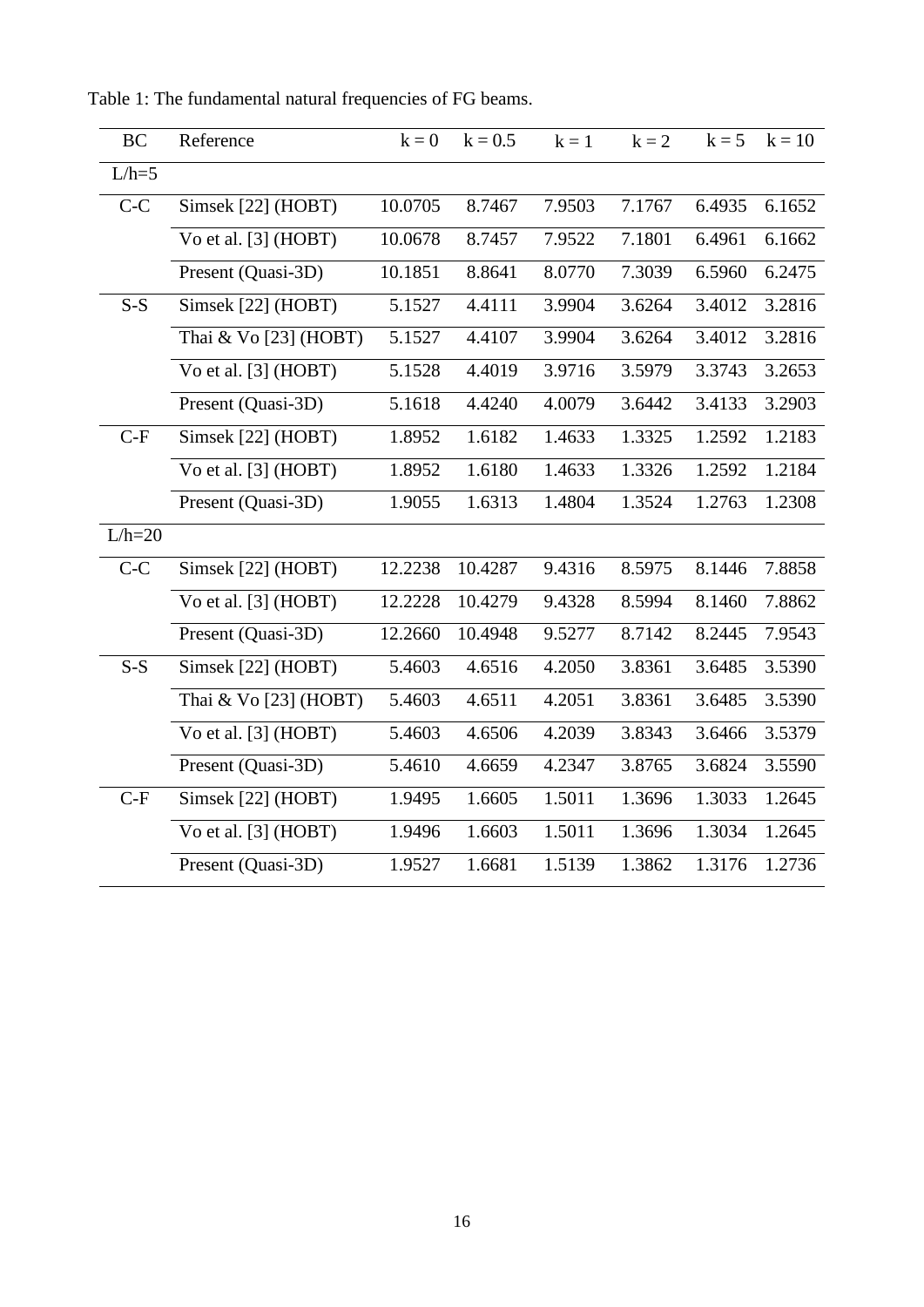| <b>BC</b> | Reference                 | $k = 0$  | $k = 0.5$ | $k = 1$  | $k = 2$ | $k = 5$ | $k = 10$ |
|-----------|---------------------------|----------|-----------|----------|---------|---------|----------|
| $L/h=5$   |                           |          |           |          |         |         |          |
| $C-C$     | Li & Batra $[20]$ (FOBT)  | 154.3500 | 103.2200  | 80.4980  | 62.6140 | 50.3840 | 44.2670  |
|           | Vo et al. [3] (HOBT)      | 154.5500 | 103.7490  | 80.6087  | 61.7925 | 47.7562 | 41.8042  |
|           | Present (Quasi-3D)        | 160.1070 | 107.6550  | 83.6958  | 64.1227 | 49.3856 | 43.1579  |
| $S-S$     | Nguyen et al. [21] (FOBT) | 48.8350  | 31.9610   | 24.6870  | 19.2450 | 16.0240 | 14.4270  |
|           | Vo et al. [3] (HOBT)      | 48.8401  | 32.0094   | 24.6911  | 19.1605 | 15.7400 | 14.1468  |
|           | Present (Quasi-3D)        | 49.5901  | 32.5867   | 25.2116  | 19.6124 | 16.0842 | 14.4116  |
| $C-F$     | Li & Batra $[20]$ (FOBT)  | 13.2130  | 8.5782    | 6.6002   | 5.1495  | 4.3445  | 3.9501   |
|           | Vo et al. $[3]$ (HOBT)    | 13.0771  | 8.5020    | 6.5428   | 5.0979  | 4.2776  | 3.8821   |
|           | Present (Quasi-3D)        | 13.0993  | 8.5469    | 6.6067   | 5.1680  | 4.3290  | 3.9121   |
| $L/h=10$  |                           |          |           |          |         |         |          |
| $C-C$     | Li & Batra $[20]$ (FOBT)  | 195.3400 | 127.8700  | 98.7490  | 76.9800 | 64.0960 | 57.7080  |
|           | Vo et al. $[3]$ (HOBT)    | 195.3610 | 128.0500  | 98.7868  | 76.6677 | 62.9786 | 56.5971  |
|           | Present (Quasi-3D)        | 198.7060 | 130.5760  | 101.0200 | 78.5783 | 64.4350 | 57.7339  |
| $S-S$     | Nguyen et al. [21] (FOBT) | 52.3080  | 33.9890   | 26.1710  | 20.4160 | 17.1940 | 15.6120  |
|           | Vo et al. [3] (HOBT)      | 52.3082  | 34.0087   | 26.1727  | 20.3936 | 17.1118 | 15.5291  |
|           | Present (Quasi-3D)        | 52.5361  | 34.2724   | 26.4869  | 20.7164 | 17.3580 | 15.6895  |
| $C-F$     | Li & Batra $[20]$ (FOBT)  | 13.2130  | 8.5666    | 6.6570   | 5.1944  | 4.3903  | 3.9969   |
|           | Vo et al. [3] (HOBT)      | 13.3137  | 8.6370    | 6.6425   | 5.1814  | 8.1791  | 3.9794   |
|           | Present (Quasi-3D)        | 13.3406  | 8.6855    | 6.7098   | 5.2551  | 4.4287  | 4.0130   |
| $L/h=20$  |                           |          |           |          |         |         |          |
| $C-C$     | Vo et al. [3] (HOBT)      | 209.2330 | 136.0490  | 104.7160 | 81.6035 | 68.4689 | 62.1282  |
|           | Present (Quasi-3D)        | 210.4890 | 137.3160  | 106.1200 | 82.9975 | 69.5392 | 62.8546  |
| $S-S$     | Vo et al. [3] (HOBT)      | 53.2546  | 34.5488   | 26.5718  | 20.7275 | 17.4935 | 15.9185  |
|           | Present (Quasi-3D)        | 53.3075  | 34.7084   | 26.8174  | 21.0066 | 17.7048 | 16.0416  |
| $C-F$     | Vo et al. [3] (HOBT)      | 13.3742  | 8.6714    | 6.6680   | 5.2027  | 4.3976  | 4.0046   |
|           | Present (Quasi-3D)        | 13.3896  | 8.7130    | 6.7307   | 5.2736  | 4.4512  | 4.0359   |

<span id="page-17-0"></span>Table 2: The critical buckling loads of FG beams.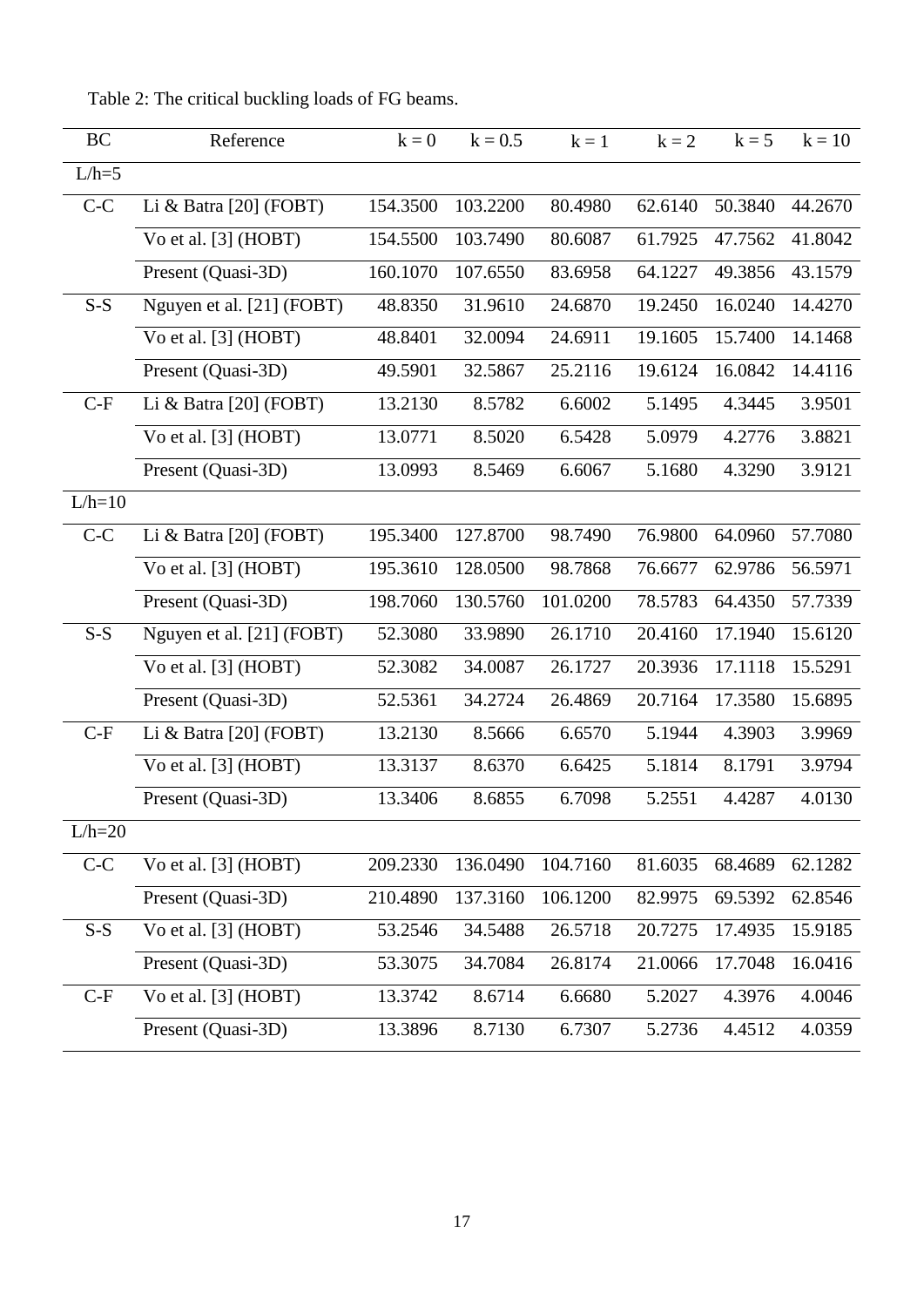| Mode           | Bui et al. [2] |          |                   | Mashat et al. [17] | Present  |
|----------------|----------------|----------|-------------------|--------------------|----------|
|                | <b>ANSYS</b>   | Meshfree | TE8 <sup>zz</sup> | $E4-42$            |          |
| 1              | 459.50         | 459.40   | 461.60            | 461.90             | 460.36   |
| $\overline{2}$ | 2708.70        | 2708.70  | 2720.00           | 2724.30            | 2721.55  |
| 3              | 6440.80        | 6440.70  | 6455.10           | 6455.10            | 6743.00  |
| 4              | 6991.40        | 6995.80  | 7016.70           | 7035.90            | 7046.27  |
| 5              | 12446.00       | 12446.40 | 12483.00          | 12531.70           | 12582.60 |

<span id="page-18-0"></span>Table 3: The first five natural frequencies of a cantilever sandwich beam with a FG core and isotropic faces (k=1).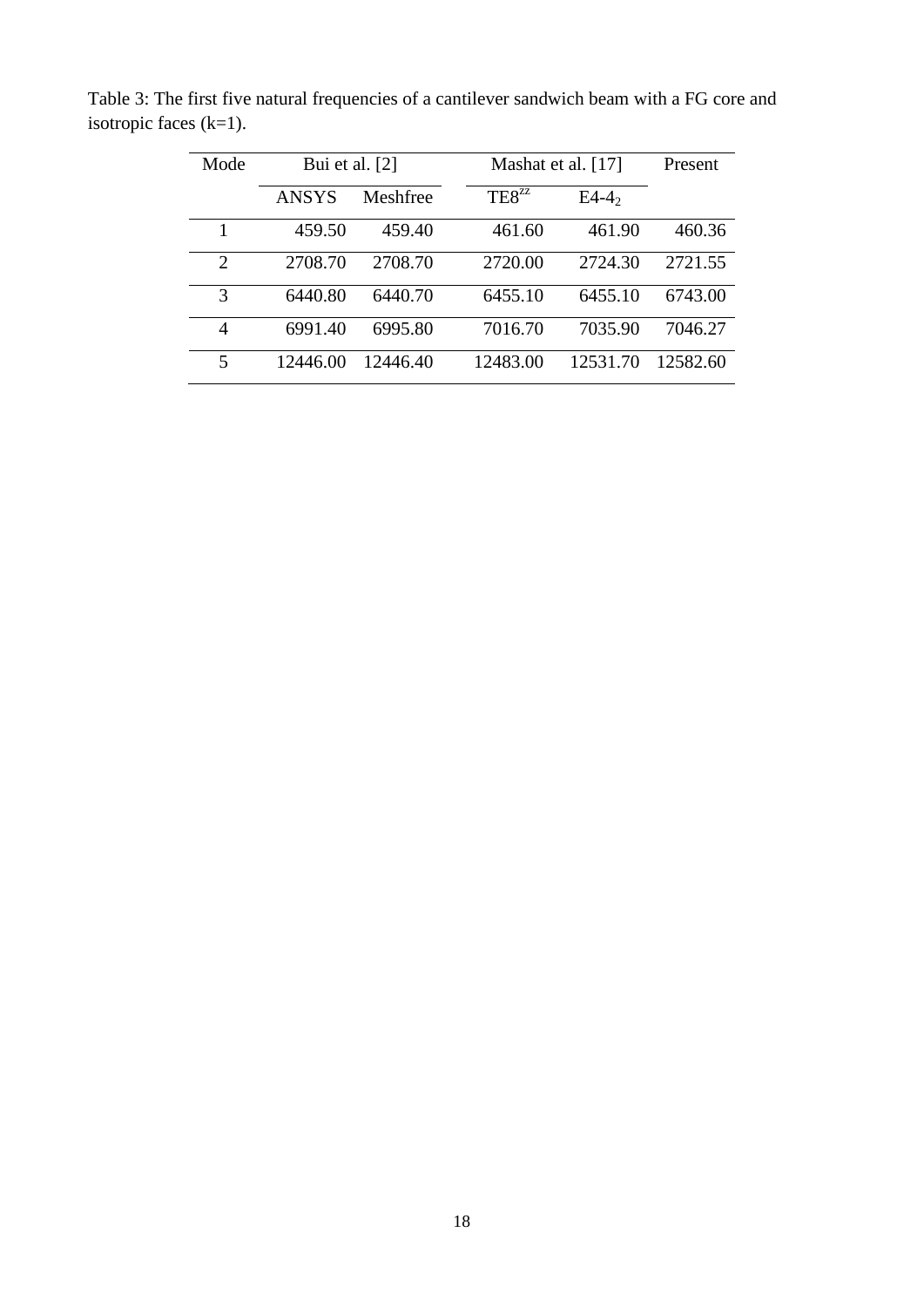| $\mathbf{k}$     | Theory                 | $1 - 0 - 1$ | $2 - 1 - 2$ | $2 - 1 - 1$ | $1 - 1 - 1$ | $2 - 2 - 1$ | $1 - 2 - 1$ | $1 - 8 - 1$ |
|------------------|------------------------|-------------|-------------|-------------|-------------|-------------|-------------|-------------|
| $L/h=5$          |                        |             |             |             |             |             |             |             |
| $\overline{0}$   | Vo et al. [3] (HOBT)   | 5.1528      | 5.1528      | 5.1528      | 5.1528      | 5.1528      | 5.1528      | 5.1528      |
|                  | Present (Quasi-3D)     | 5.1618      | 5.1618      | 5.1618      | 5.1618      | 5.1618      | 5.1618      | 5.1618      |
| 0.5              | Vo et al. $[3]$ (HOBT) | 4.1268      | 4.2351      | 4.2945      | 4.3303      | 4.4051      | 4.4798      | 4.8422      |
|                  | Present (Quasi-3D)     | 4.1344      | 4.2429      | 4.3041      | 4.3383      | 4.4146      | 4.4881      | 4.8511      |
| $\mathbf{1}$     | Vo et al. $[3]$ (HOBT) | 3.5735      | 3.7298      | 3.8187      | 3.8755      | 3.9896      | 4.1105      | 4.6795      |
|                  | Present (Quasi-3D)     | 3.5803      | 3.7369      | 3.8301      | 3.8830      | 4.0005      | 4.1185      | 4.6884      |
| $\overline{2}$   | Vo et al. $[3]$ (HOBT) | 3.0680      | 3.2365      | 3.3514      | 3.4190      | 3.5692      | 3.7334      | 4.5142      |
|                  | Present (Quasi-3D)     | 3.0737      | 3.2427      | 3.3656      | 3.4257      | 3.5825      | 3.7410      | 4.5231      |
| 5                | Vo et al. [3] (HOBT)   | 2.7446      | 2.8439      | 2.9746      | 3.0181      | 3.1928      | 3.3771      | 4.3501      |
|                  | Present (Quasi-3D)     | 2.7493      | 2.8489      | 2.9912      | 3.0238      | 3.2087      | 3.3840      | 4.3589      |
| 10               | Vo et al. $[3]$ (HOBT) | 2.6932      | 2.7355      | 2.8669      | 2.8808      | 3.0588      | 3.2356      | 4.2776      |
|                  | Present (Quasi-3D)     | 2.6978      | 2.7400      | 2.8839      | 2.8860      | 3.0757      | 3.2422      | 4.2864      |
| $L/h=20$         |                        |             |             |             |             |             |             |             |
| $\boldsymbol{0}$ | Vo et al. [3] (HOBT)   | 5.4603      | 5.4603      | 5.4603      | 5.4603      | 5.4603      | 5.4603      | 5.4603      |
|                  | Present (Quasi-3D)     | 5.4610      | 5.4610      | 5.4610      | 5.4610      | 5.4610      | 5.4610      | 5.4610      |
| 0.5              | Vo et al. $[3]$ (HOBT) | 4.3148      | 4.4290      | 4.4970      | 4.5324      | 4.6170      | 4.6979      | 5.1067      |
|                  | Present (Quasi-3D)     | 4.3153      | 4.4296      | 4.4992      | 4.5330      | 4.6190      | 4.6985      | 5.1073      |
| $\mathbf{1}$     | Vo et al. [3] (HOBT)   | 3.7147      | 3.8768      | 3.9774      | 4.0328      | 4.1602      | 4.2889      | 4.9233      |
|                  | Present (Quasi-3D)     | 3.7152      | 3.8773      | 3.9822      | 4.0333      | 4.1641      | 4.2895      | 4.9239      |
| $\overline{2}$   | Vo et al. [3] (HOBT)   | 3.1764      | 3.3465      | 3.4754      | 3.5389      | 3.7049      | 3.8769      | 4.7382      |
|                  | Present (Quasi-3D)     | 3.1768      | 3.3469      | 3.4838      | 3.5394      | 3.7118      | 3.8774      | 4.7388      |
| 5                | Vo et al. $[3]$ (HOBT) | 2.8439      | 2.9310      | 3.0773      | 3.1111      | 3.3028      | 3.4921      | 4.5554      |
|                  | Present (Quasi-3D)     | 2.8443      | 2.9314      | 3.0891      | 3.1115      | 3.3133      | 3.4926      | 4.5560      |
| 10               | Vo et al. $[3]$ (HOBT) | 2.8041      | 2.8188      | 2.9662      | 2.9662      | 3.1613      | 3.3406      | 4.4749      |
|                  | Present (Quasi-3D)     | 2.8045      | 2.8191      | 2.9786      | 2.9665      | 3.1732      | 3.3411      | 4.4755      |

<span id="page-19-0"></span>Table 4: The fundamental natural frequencies of FG sandwich S-S beams (Type A).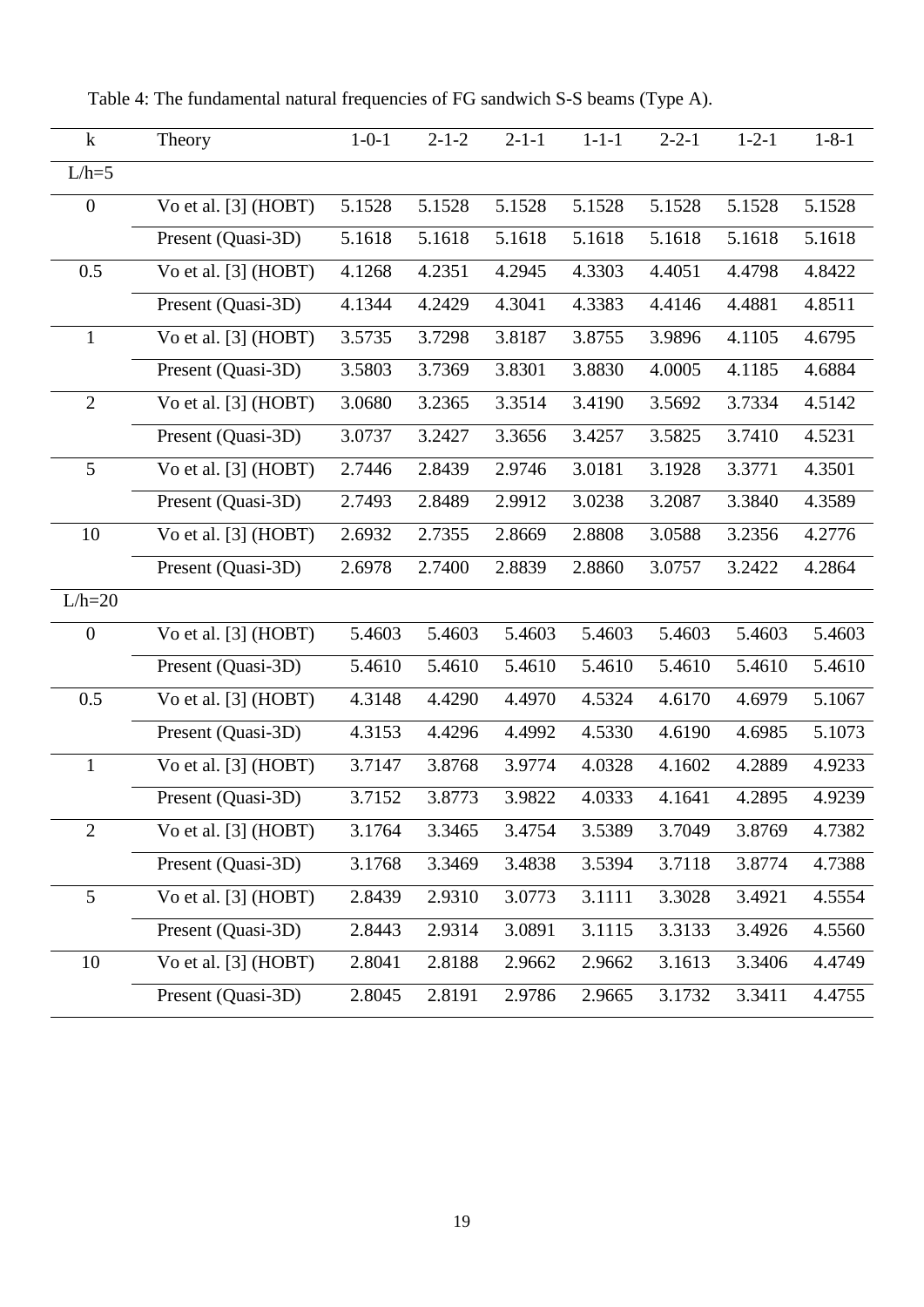<span id="page-20-0"></span>Table 5: The fundamental natural frequencies of FG sandwich C-C beams (Type A).

| $\bf k$          | Theory                 | $1 - 0 - 1$          | $2 - 1 - 2$ | $2 - 1 - 1$ | $1 - 1 - 1$ | $2 - 2 - 1$ | $1 - 2 - 1$ | $1 - 8 - 1$ |
|------------------|------------------------|----------------------|-------------|-------------|-------------|-------------|-------------|-------------|
| $L/h=5$          |                        |                      |             |             |             |             |             |             |
| $\boldsymbol{0}$ | Vo et al. [3] (HOBT)   | 10.0678              | 10.0678     | 10.0678     | 10.0678     | 10.0678     | 10.0678     | 10.0678     |
|                  | Present (Quasi-3D)     | $10.185\overline{1}$ | 10.1851     | 10.1851     | 10.1851     | 10.1851     | 10.1851     | 10.1851     |
| 0.5              | Vo et al. [3] (HOBT)   | 8.3600               | 8.5720      | 8.6673      | 8.7423      | 8.8648      | 8.9942      | 9.5731      |
|                  | Present (Quasi-3D)     | 8.4635               | 8.6780      | 8.7755      | 8.8498      | 8.9743      | 9.1036      | 9.6857      |
| $\mathbf{1}$     | Vo et al. [3] (HOBT)   | 7.3661               | 7.6865      | 7.8390      | 7.9580      | 8.1554      | 8.3705      | 9.3076      |
|                  | Present (Quasi-3D)     | 7.4611               | 7.7854      | 7.9431      | 8.0595      | 8.2615      | 8.4752      | 9.4174      |
| $\overline{2}$   | Vo et al. [3] (HOBT)   | 6.4095               | 6.7826      | 6.9908      | 7.1373      | 7.4105      | 7.7114      | 9.0343      |
|                  | Present (Quasi-3D)     | 6.4952               | 6.8740      | 7.0920      | 7.2328      | 7.5143      | 7.8114      | 9.1415      |
| 5                | Vo et al. $[3]$ (HOBT) | 5.7264               | 6.0293      | 6.2737      | 6.3889      | 6.7188      | 7.0691      | 8.7605      |
|                  | Present (Quasi-3D)     | 5.8016               | 6.1124      | 6.3718      | 6.4780      | 6.8210      | 7.1652      | 8.8653      |
| 10               | Vo et al. [3] (HOBT)   | 5.5375               | 5.8059      | 6.0527      | 6.1240      | 6.4641      | 6.8087      | 8.6391      |
|                  | Present (Quasi-3D)     | 5.6074               | 5.8848      | 6.1485      | 6.2099      | 6.5654      | 6.9030      | 8.7430      |
| $L/h=20$         |                        |                      |             |             |             |             |             |             |
| $\boldsymbol{0}$ | Vo et al. $[3]$ (HOBT) | 12.2228              | 12.2228     | 12.2228     | 12.2228     | 12.2228     | 12.2228     | 12.2228     |
|                  | Present (Quasi-3D)     | 12.2660              | 12.2660     | 12.2660     | 12.2660     | 12.2660     | 12.2660     | 12.2660     |
| 0.5              | Vo et al. [3] (HOBT)   | 9.6942               | 9.9501      | 10.1001     | 10.1800     | 10.3668     | 10.5460     | 11.4459     |
|                  | Present (Quasi-3D)     | 9.7297               | 9.9865      | 10.1403     | 10.2172     | 10.4072     | 10.5842     | 11.4867     |
| $\mathbf{1}$     | Vo et al. [3] (HOBT)   | 8.3594               | 8.7241      | 8.9474      | 9.0722      | 9.3550      | 9.6411      | 11.0421     |
|                  | Present (Quasi-3D)     | 8.3908               | 8.7569      | 8.9893      | 9.1061      | 9.3964      | 9.6768      | 11.0815     |
| $\overline{2}$   | Vo et al. $[3]$ (HOBT) | 7.1563               | 7.5417      | 7.8293      | 7.9727      | 8.3430      | 8.7262      | 10.6336     |
|                  | Present (Quasi-3D)     | 7.1839               | 7.5711      | 7.8753      | 8.0035      | 8.3877      | 8.7593      | 10.6719     |
| 5                | Vo et al. [3] (HOBT)   | 6.4064               | 6.6116      | 6.9389      | 7.0170      | 7.4461      | 7.8692      | 10.2298     |
|                  | Present (Quasi-3D)     | 6.4308               | 6.6379      | 6.9891      | 7.0451      | 7.4955      | 7.9000      | 10.2669     |
| 10               | Vo et al. [3] (HOBT)   | 6.3086               | 6.3590      | 6.6889      | 6.6924      | 7.1296      | 7.5311      | 10.0519     |
|                  | Present (Quasi-3D)     | 6.3319               | 6.3841      | 6.7395      | 6.7194      | 7.1809      | 7.5609      | 10.0884     |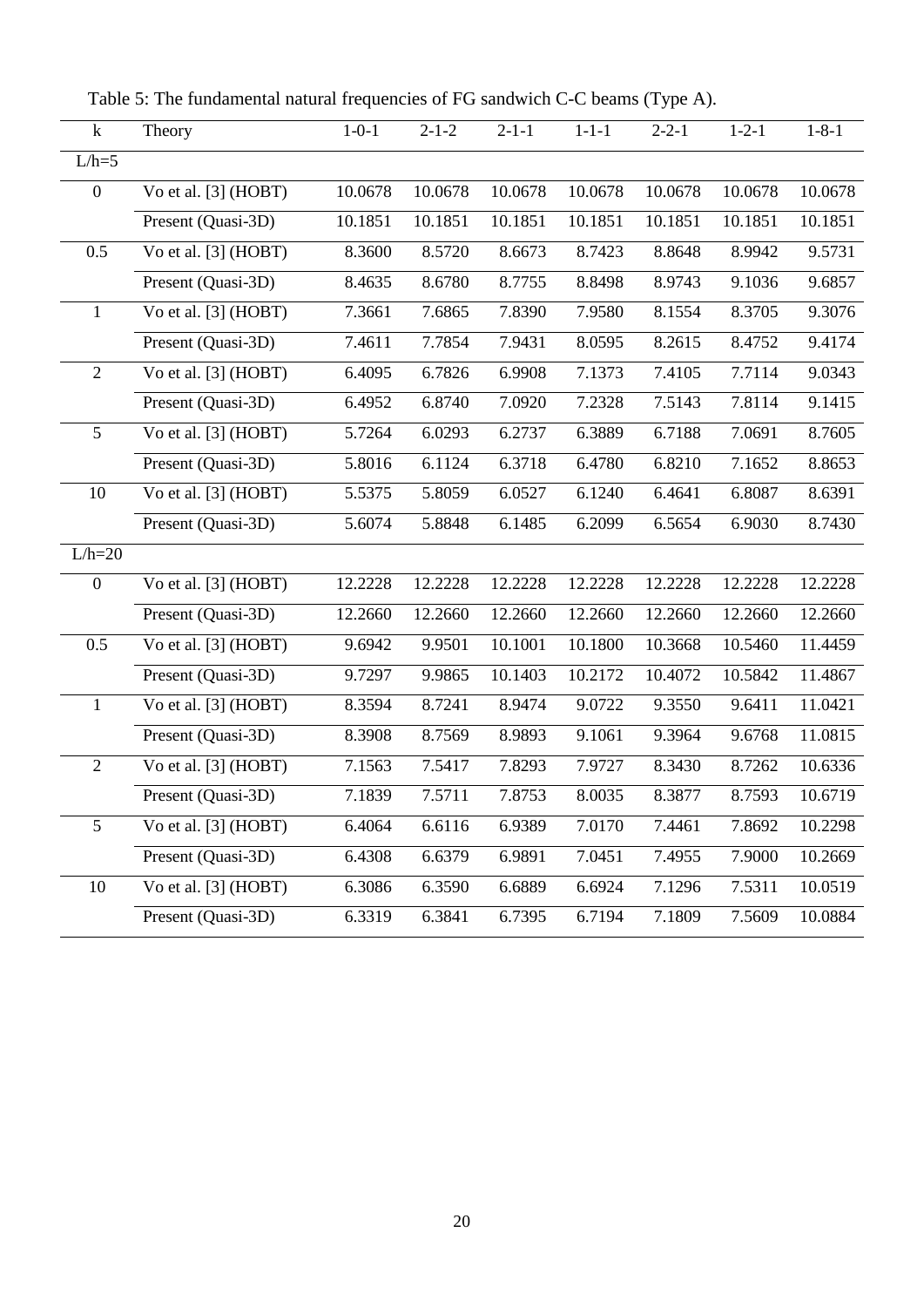Table 6: The fundamental natural frequencies of FG sandwich C-F beams (Type A).

<span id="page-21-0"></span>

| $\mathbf k$      | Theory               | $1 - 0 - 1$         | $2 - 1 - 2$ | $2 - 1 - 1$ | $1 - 1 - 1$ | $2 - 2 - 1$ | $1 - 2 - 1$ | $1 - 8 - 1$ |
|------------------|----------------------|---------------------|-------------|-------------|-------------|-------------|-------------|-------------|
| $L/h=5$          |                      |                     |             |             |             |             |             |             |
| $\boldsymbol{0}$ | Vo et al. [3] (HOBT) | 1.8952              | 1.8952      | 1.8952      | 1.8952      | 1.8952      | 1.8952      | 1.8952      |
|                  | Present (Quasi-3D)   | 1.9055              | 1.9055      | 1.9055      | 1.9055      | 1.9055      | 1.9055      | 1.9055      |
| 0.5              | Vo et al. [3] (HOBT) | 1.5069              | 1.5466      | 1.5696      | 1.5821      | 1.6108      | 1.6384      | 1.7764      |
|                  | Present (Quasi-3D)   | 1.5152              | 1.5551      | 1.5787      | 1.5908      | 1.6200      | 1.6474      | 1.7859      |
| $\mathbf{1}$     | Vo et al. [3] (HOBT) | 1.3007              | 1.3575      | 1.3918      | 1.4115      | 1.4549      | 1.4992      | 1.7145      |
|                  | Present (Quasi-3D)   | $\overline{1.3081}$ | 1.3652      | 1.4008      | 1.4193      | 1.4640      | 1.5075      | 1.7235      |
| $\overline{2}$   | Vo et al. [3] (HOBT) | 1.1143              | 1.1746      | 1.2188      | 1.2416      | 1.2986      | 1.3582      | 1.6518      |
|                  | Present (Quasi-3D)   | 1.1208              | 1.1815      | 1.2282      | 1.2488      | 1.3079      | 1.3658      | 1.6605      |
| 5                | Vo et al. [3] (HOBT) | 0.9973              | 1.0303      | 1.0806      | 1.0935      | 1.1597      | 1.2257      | 1.5897      |
|                  | Present (Quasi-3D)   | 1.0030              | 1.0365      | 1.0904      | 1.1002      | 1.1695      | 1.2329      | 1.5981      |
| 10               | Vo et al. [3] (HOBT) | 0.9812              | 0.9909      | 1.0416      | 1.0431      | 1.1106      | 1.1734      | 1.5624      |
|                  | Present (Quasi-3D)   | 0.9867              | 0.9969      | 1.0514      | 1.0495      | 1.1206      | 1.1804      | 1.5706      |
| $L/h=20$         |                      |                     |             |             |             |             |             |             |
| $\boldsymbol{0}$ | Vo et al. [3] (HOBT) | 1.9496              | 1.9496      | 1.9496      | 1.9496      | 1.9496      | 1.9496      | 1.9496      |
|                  | Present (Quasi-3D)   | 1.9527              | 1.9527      | 1.9527      | 1.9527      | 1.9527      | 1.9527      | 1.9527      |
| 0.5              | Vo et al. [3] (HOBT) | 1.5397              | 1.5805      | 1.6048      | 1.6175      | 1.6477      | 1.6766      | 1.8229      |
|                  | Present (Quasi-3D)   | 1.5423              | 1.5831      | 1.6081      | 1.6201      | 1.6509      | 1.6794      | 1.8259      |
| $\mathbf{1}$     | Vo et al. [3] (HOBT) | 1.3253              | 1.3831      | 1.4191      | 1.4388      | 1.4844      | 1.5304      | 1.7573      |
|                  | Present (Quasi-3D)   | 1.3275              | 1.3855      | 1.4230      | 1.4413      | 1.4881      | 1.5329      | 1.7602      |
| $\overline{2}$   | Vo et al. [3] (HOBT) | 1.1330              | 1.1937      | 1.2398      | 1.2623      | 1.3217      | 1.3831      | 1.6911      |
|                  | Present (Quasi-3D)   | 1.1351              | 1.1958      | 1.2447      | 1.2646      | 1.3262      | 1.3855      | 1.6938      |
| 5                | Vo et al. [3] (HOBT) | 1.0145              | 1.0453      | 1.0977      | 1.1096      | 1.1781      | 1.2456      | 1.6257      |
|                  | Present (Quasi-3D)   | 1.0163              | 1.0473      | 1.1036      | 1.1116      | 1.1837      | 1.2478      | 1.6284      |
| 10               | Vo et al. [3] (HOBT) | 1.0005              | 1.0053      | 1.0581      | 1.0578      | 1.1276      | 1.1915      | 1.5969      |
|                  | Present (Quasi-3D)   | 1.0022              | 1.0072      | 1.0641      | 1.0598      | 1.1336      | 1.1937      | 1.5995      |
|                  |                      |                     |             |             |             |             |             |             |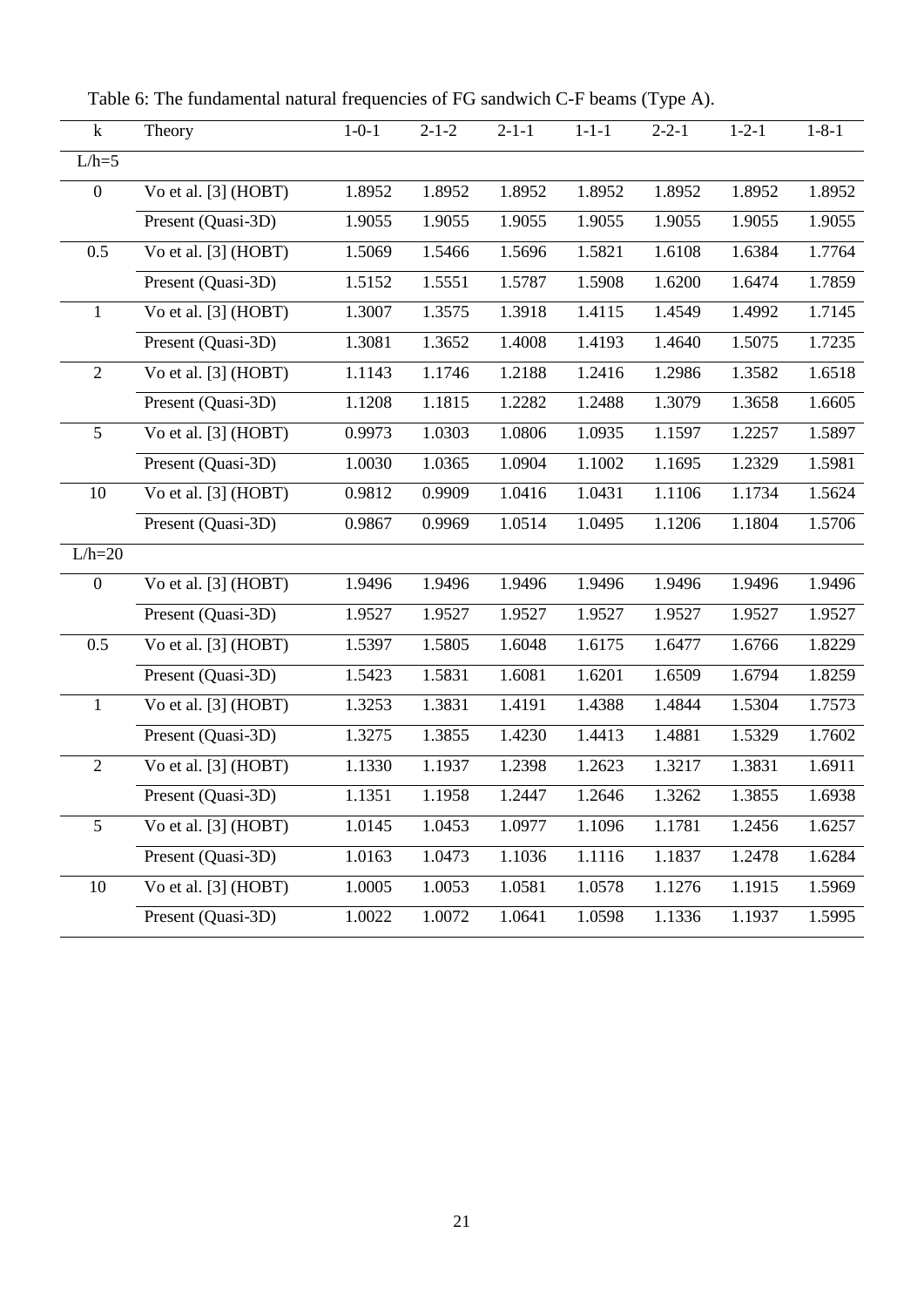| $\mathbf k$      | Theory                             | $1 - 0 - 1$ | $2 - 1 - 2$ | $2 - 1 - 1$ | $1 - 1 - 1$ | $2 - 2 - 1$ | $1 - 2 - 1$ | $1 - 8 - 1$ |
|------------------|------------------------------------|-------------|-------------|-------------|-------------|-------------|-------------|-------------|
| $L/h=5$          |                                    |             |             |             |             |             |             |             |
| $\boldsymbol{0}$ | Vo et al. [3] (HOBT)               | 48.5959     | 48.5959     | 48.5959     | 48.5959     | 48.5959     | 48.5959     | 48.5959     |
|                  | Present (Quasi-3D)                 | 49.5906     | 49.5906     | 49.5906     | 49.5906     | 49.5906     | 49.5906     | 49.5906     |
| 0.5              | Vo et al. [3] (HOBT)               | 27.8574     | 30.0301     | 31.0728     | 31.8784     | 33.2536     | 34.7653     | 41.9897     |
|                  | Present (Quasi-3D)                 | 28.4624     | 30.6825     | 31.7627     | 32.5699     | 33.9858     | 35.5156     | 42.8751     |
| $\mathbf{1}$     | Vo et al. [3] (HOBT)               | 19.6525     | 22.2108     | 23.5246     | 24.5596     | 26.3611     | 28.4447     | 38.7838     |
|                  | Present (Quasi-3D)                 | 20.7425     | 22.7065     | 24.0838     | 25.1075     | 26.9764     | 29.0755     | 39.6144     |
| $\overline{2}$   | Vo et al. [3] (HOBT)               | 13.5801     | 15.9152     | 17.3249     | 18.3587     | 20.3750     | 22.7863     | 35.6914     |
|                  | Present (Quasi-3D)                 | 13.8839     | 16.2761     | 17.7742     | 18.7772     | 20.8879     | 23.3042     | 36.4677     |
| 5                | Vo et al. [3] (HOBT)               | 10.1460     | 11.6676     | 13.0270     | 13.7212     | 15.7307     | 18.0914     | 32.7725     |
|                  | Present (Quasi-3D)                 | 10.3673     | 11.9301     | 13.3924     | 14.0353     | 16.1605     | 18.5092     | 33.4958     |
| 10               | Vo et al. [3] (HOBT)               | 9.4515      | 10.5348     | 11.8370     | 12.2605     | 14.1995     | 16.3783     | 31.5265     |
|                  | Present (Quasi-3D)                 | 9.6535      | 10.7689     | 12.1737     | 12.5393     | 14.5994     | 16.7574     | 32.2264     |
| $L/h=20$         |                                    |             |             |             |             |             |             |             |
| $\boldsymbol{0}$ | Vo et al. [3] (HOBT)               | 53.2364     | 53.2364     | 53.2364     | 53.2364     | 53.2364     | 53.2364     | 53.2364     |
|                  | Present (Quasi-3D)                 | 53.3145     | 53.3145     | 53.3145     | 53.3145     | 53.3145     | 53.3145     | 53.3145     |
| 0.5              | Vo et al. [3] (HOBT)               | 29.7175     | 32.2629     | 33.2376     | 34.0862     | 35.6405     | 37.3159     | 45.5742     |
|                  | Present (Quasi-3D)                 | 29.7626     | 32.1022     | 33.3127     | 34.1380     | 35.7149     | 41.8227     | 45.6424     |
| $\mathbf{1}$     | $\overline{V}$ o et al. [3] (HOBT) | 20.7212     | 23.4211     | 24.8796     | 25.9588     | 27.9540     | 30.2307     | 41.9004     |
|                  | Present (Quasi-3D)                 | 20.7530     | 23.4572     | 24.9697     | 25.9989     | 28.0412     | 30.2774     | 41.9639     |
| $\overline{2}$   | Vo et al. [3] (HOBT)               | 14.1973     | 16.6050     | 18.1404     | 19.3116     | 21.3927     | 23.9900     | 38.3831     |
|                  | Present (Quasi-3D)                 | 14.2190     | 16.6307     | 18.2493     | 19.2299     | 21.4986     | 24.0276     | 38.4419     |
| 5                | Vo et al. [3] (HOBT)               | 10.6171     | 12.0883     | 13.5523     | 14.2284     | 16.3834     | 18.8874     | 35.0856     |
|                  | Present (Quasi-3D)                 | 10.6330     | 12.1068     | 13.6717     | 14.2505     | 16.5069     | 18.9172     | 35.1400     |
| 10               | Vo et al. [3] (HOBT)               | 9.9847      | 10.9075     | 12.3084     | 12.6819     | 14.7525     | 17.0443     | 33.6843     |
|                  | Present (Quasi-3D)                 | 9.9995      | 10.9239     | 12.4256     | 12.7014     | 14.8807     | 17.0712     | 33.7367     |

<span id="page-22-0"></span>Table 7: The critical buckling loads of FG sandwich S-S beams (Type A).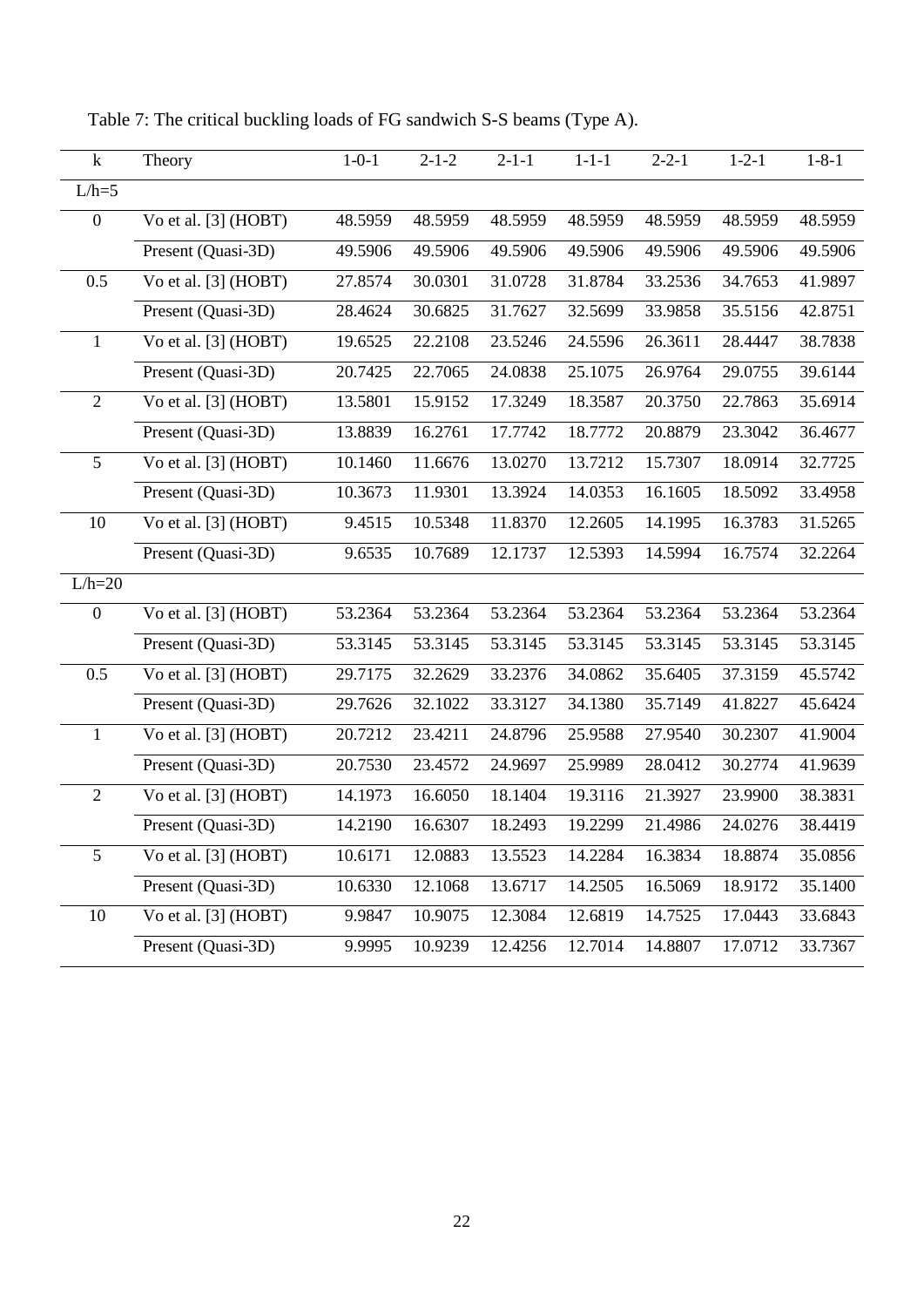k Theory 1-0-1 2-1-2 2-1-1 1-1-1 2-2-1 1-2-1 1-8-1  $L/h=5$ 0 Vo et al. [3] (HOBT) 152.1470 152.1470 152.1470 152.1470 152.1470 152.1470 152.1470 Present (Quasi-3D) 160.2780 160.2780 160.2780 160.2780 160.2780 160.2780 160.2780 0.5 Vo et al. [3] (HOBT) 92.8833 99.9860 102.9120 105.6790 109.6030 114.1710 134.2870 Present (Quasi-3D) 98.4559 105.9750 109.0360 111.9680 116.0700 120.8630 141.7880 1 Vo et al. [3] (HOBT) 67.4983 76.2634 80.1670 83.8177 89.2208 95.7287 125.3860 Present (Quasi-3D) 71.7654 81.0936 85.2092 89.0834 94.7675 101.6130 132.5510 2 Vo et al. [3] (HOBT) 47.7010 56.2057 60.6056 64.4229 70.7563 78.5608 116.6580 Present (Quasi-3D) 50.8183 59.9354 64.6133 68.6743 75.3818 83.6159 123.4770 5 Vo et al. [3] (HOBT) 35.5493 42.0033 46.3743 49.2763 55.8271 63.7824 108.2970 Present (Quasi-3D) 37.8295 44.8488 49.5325 52.6395 59.6248 68.0510 114.7700 10 Vo et al. [3] (HOBT) 32.3019 37.9944 42.1935 44.3374 50.7315 58.2461 104.6920 Present (Quasi-3D) 34.2824 40.5544 45.0660 47.3804 54.2193 62.1959 111.0120  $L/h=20$ 0 Vo et al. [3] (HOBT) 208.9510 208.9510 208.9510 208.9510 208.9510 208.9510 208.9510 Present (Quasi-3D) 210.7420 210.7420 210.7420 210.7420 210.7420 210.7420 210.7420 0.5 Vo et al. [3] (HOBT) 117.3030 126.5080 131.1240 134.4810 140.5450 147.1040 179.2350 Present (Quasi-3D) 118.3530 127.6410 132.3830 135.6840 141.8690 148.4130 180.8010 1 Vo et al. [3] (HOBT) 81.9927 92.6741 98.3880 102.6650 110.4830 119.4220 164.9490 Present (Quasi-3D) 82.7434 93.5248 99.4730 103.6060 111.6480 120.5090 166.4060 2 Vo et al. [3] (HOBT) 56.2773 65.8489 71.8900 76.1020 84.7291 94.9563 151.2500 Present (Quasi-3D) 56.7986 66.4664 72.8506 76.8166 85.7783 95.8403 152.6000 5 Vo et al. [3] (HOBT) 42.0775 48.0070 53.7820 56.4958 65.0007 74.8903 138.3880 Present (Quasi-3D) 42.4596 48.4588 54.6418 57.0343 65.9671 75.6019 139.6370 10 Vo et al. [3] (HOBT) 39.4930 43.3233 48.8510 50.3811 58.5607 67.6270 132.9170 Present (Quasi-3D) 39.8436 43.7273 49.6622 50.8611 59.4944 68.2737 134.1220

<span id="page-23-0"></span>Table 8: The critical buckling loads of FG sandwich C-C beams (Type A).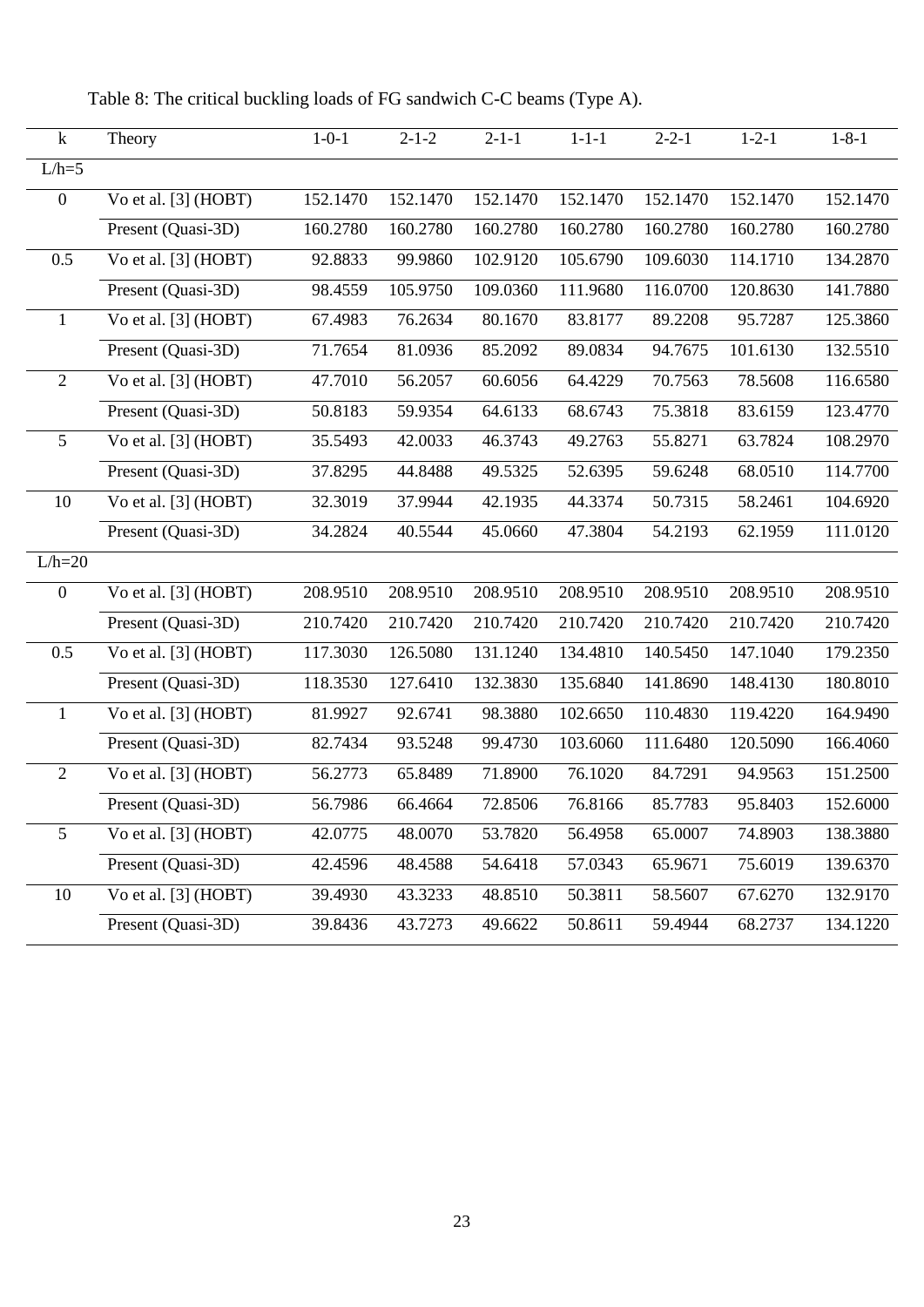| $\bf k$          | Theory                 | $1 - 0 - 1$ | $2 - 1 - 2$ | $2 - 1 - 1$ | $1 - 1 - 1$ | $2 - 2 - 1$ | $1 - 2 - 1$ | $1 - 8 - 1$ |
|------------------|------------------------|-------------|-------------|-------------|-------------|-------------|-------------|-------------|
| $L/h=5$          |                        |             |             |             |             |             |             |             |
| $\boldsymbol{0}$ | Vo et al. [3] (HOBT)   | 13.0594     | 13.0594     | 13.0594     | 13.0594     | 13.0594     | 13.0594     | 13.0594     |
|                  | Present (Quasi-3D)     | 13.1224     | 13.1224     | 13.1224     | 13.1224     | 13.1224     | 13.1224     | 13.1224     |
| 0.5              | Vo et al. [3] (HOBT)   | 7.3314      | 7.9068      | 8.1951      | 8.4051      | 8.7839      | 9.1940      | 11.2021     |
|                  | Present (Quasi-3D)     | 7.3700      | 7.9482      | 8.2431      | 8.4486      | 8.8334      | 9.2404      | 11.2557     |
| $\mathbf{1}$     | Vo et al. [3] (HOBT)   | 5.1245      | 5.7921      | 6.1490      | 6.4166      | 6.9050      | 7.4639      | 10.3093     |
|                  | Present (Quasi-3D)     | 5.1533      | 5.8244      | 6.1944      | 6.4516      | 6.9518      | 7.5028      | 10.3581     |
| $\overline{2}$   | Vo et al. $[3]$ (HOBT) | 3.5173      | 4.1156      | 4.4927      | 4.7564      | 5.2952      | 5.9348      | 9.4531      |
|                  | Present (Quasi-3D)     | 3.5387      | 4.1408      | 4.5376      | 4.7847      | 5.3419      | 5.9674      | 9.4974      |
| 5                | Vo et al. [3] (HOBT)   | 2.6298      | 3.0004      | 3.3609      | 3.5310      | 4.0620      | 4.6806      | 8.6493      |
|                  | Present (Quasi-3D)     | 2.6458      | 3.0203      | 3.4046      | 3.5542      | 4.1095      | 4.7088      | 8.6897      |
| 10               | Vo et al. $[3]$ (HOBT) | 2.4683      | 2.7077      | 3.0527      | 3.1488      | 3.6595      | 4.2267      | 8.3073      |
|                  | Present (Quasi-3D)     | 2.4823      | 2.7257      | 3.0946      | 3.1702      | 3.7068      | 4.2533      | 8.3463      |
| $L/h=20$         |                        |             |             |             |             |             |             |             |
| $\overline{0}$   | Vo et al. [3] (HOBT)   | 13.3730     | 13.3730     | 13.3730     | 13.3730     | 13.3730     | 13.3730     | 13.3730     |
|                  | Present (Quasi-3D)     | 13.3981     | 13.3981     | 13.3981     | 13.3981     | 13.3981     | 13.3981     | 13.3981     |
| 0.5              | Vo et al. [3] (HOBT)   | 7.4543      | 8.0405      | 8.3385      | 8.5512      | 8.9422      | 9.3634      | 11.4424     |
|                  | Present (Quasi-3D)     | 7.4689      | 8.0563      | 8.3609      | 8.5679      | 8.9647      | 9.3815      | 11.4642     |
| $\mathbf{1}$     | Vo et al. [3] (HOBT)   | 5.1944      | 5.8713      | 6.2378      | 6.5083      | 7.0096      | 7.5815      | 10.5174     |
|                  | Present (Quasi-3D)     | 5.2050      | 5.8832      | 6.2633      | 6.5214      | 7.0346      | 7.5965      | 10.5375     |
| $\overline{2}$   | Vo et al. [3] (HOBT)   | 3.5574      | 4.1603      | 4.5457      | 4.8110      | 5.3615      | 6.0134      | 9.6321      |
|                  | Present (Quasi-3D)     | 3.5648      | 4.1690      | 4.5753      | 4.8211      | 5.3906      | 6.0257      | 9.6507      |
| 5                | Vo et al. $[3]$ (HOBT) | 2.6605      | 3.0275      | 3.3948      | 3.5637      | 4.1043      | 4.7323      | 8.8025      |
|                  | Present (Quasi-3D)     | 2.6659      | 3.0341      | 3.4266      | 3.5714      | 4.1373      | 4.7423      | 8.8196      |
| 10               | Vo et al. [3] (HOBT)   | 2.5032      | 2.7317      | 3.0832      | 3.1759      | 3.6952      | 4.2698      | 8.4500      |
|                  | Present (Quasi-3D)     | 2.5082      | 2.7376      | 3.1142      | 3.1829      | 3.7293      | 4.2789      | 8.4666      |
|                  |                        |             |             |             |             |             |             |             |

<span id="page-24-0"></span>Table 9: The critical buckling loads of FG sandwich C-F beams (Type A).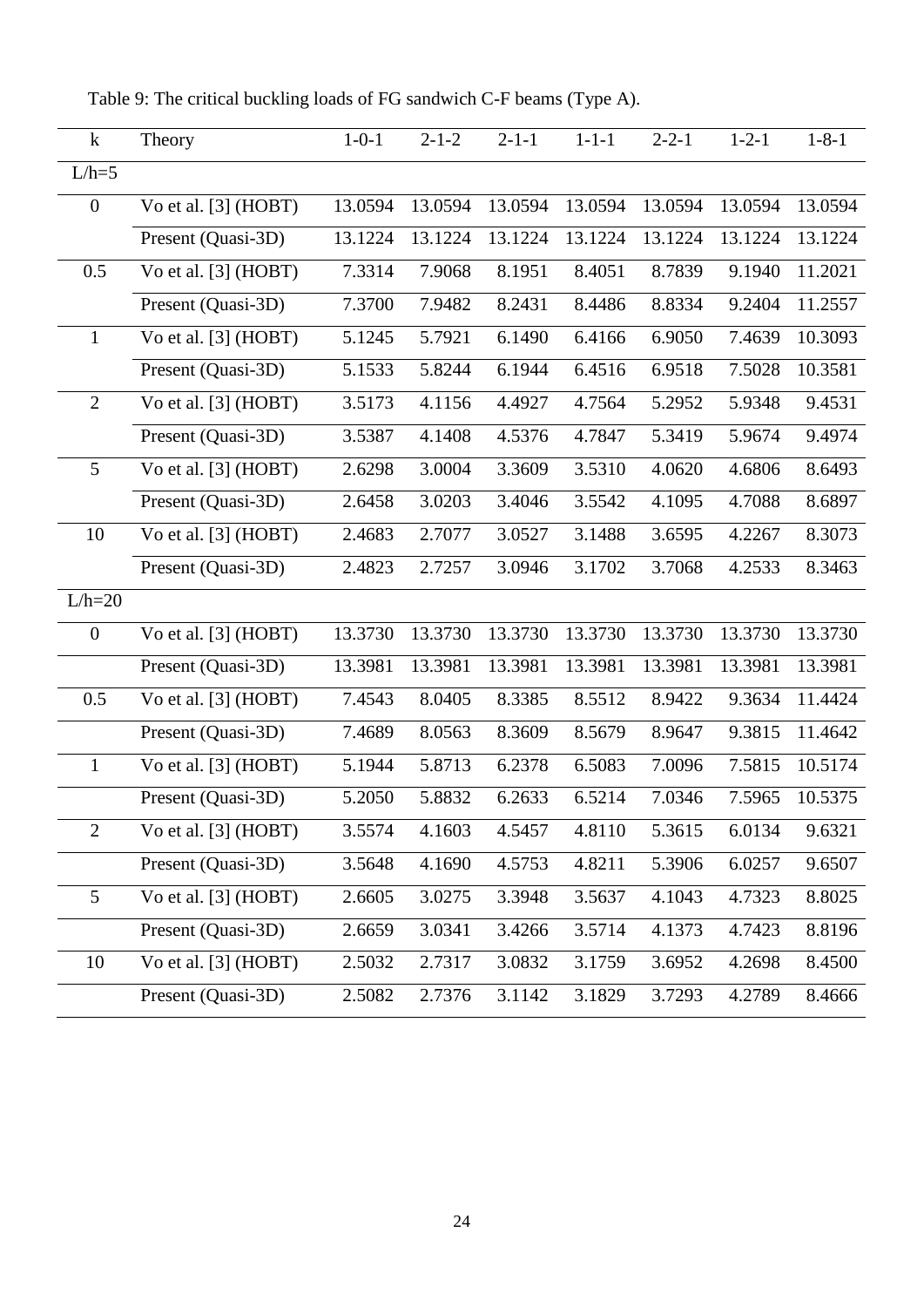| <b>BC</b> | Reference          | $k = 0$ | $k = 0.5$ | $k = 1$ | $k = 2$ | $k = 5$ | $k = 10$ |
|-----------|--------------------|---------|-----------|---------|---------|---------|----------|
| $L/h=5$   |                    |         |           |         |         |         |          |
| $C-C$     | Present (HOBT)     | 9.3088  | 8.3073    | 7.7343  | 7.1818  | 6.6832  | 6.4634   |
|           | Present (Quasi-3D) | 9.4258  | 8.4380    | 7.8723  | 7.3193  | 6.8019  | 6.5661   |
| $S-S$     | Present (HOBT)     | 4.6694  | 4.1201    | 3.8243  | 3.5777  | 3.4474  | 3.4204   |
|           | Present (Quasi-3D) | 4.6829  | 4.1538    | 3.8708  | 3.6331  | 3.5011  | 3.4671   |
| $C-F$     | Present (HOBT)     | 1.7116  | 1.5138    | 1.4101  | 1.3272  | 1.2907  | 1.2856   |
|           | Present (Quasi-3D) | 1.7223  | 1.5303    | 1.4302  | 1.3497  | 1.3124  | 1.3050   |
| $L/h=20$  |                    |         |           |         |         |         |          |
| $C-C$     | Present (HOBT)     | 11.0234 | 9.7510    | 9.0879  | 8.5646  | 8.3521  | 8.3323   |
|           | Present (Quasi-3D) | 11.0730 | 9.8405    | 9.2030  | 8.6978  | 8.4814  | 8.4466   |
| $S-S$     | Present (HOBT)     | 4.9141  | 4.3424    | 4.0462  | 3.8166  | 3.7363  | 3.7387   |
|           | Present (Quasi-3D) | 4.9196  | 4.3697    | 4.0874  | 3.8679  | 3.7871  | 3.7825   |
| $C-F$     | Present (HOBT)     | 1.7541  | 1.5502    | 1.4448  | 1.3634  | 1.3357  | 1.3370   |
|           | Present (Quasi-3D) | 1.7586  | 1.5620    | 1.4612  | 1.3831  | 1.3551  | 1.3541   |

<span id="page-25-0"></span>Table 10: The fundamental natural frequencies of (1-8-1) FG sandwich beams (Type B).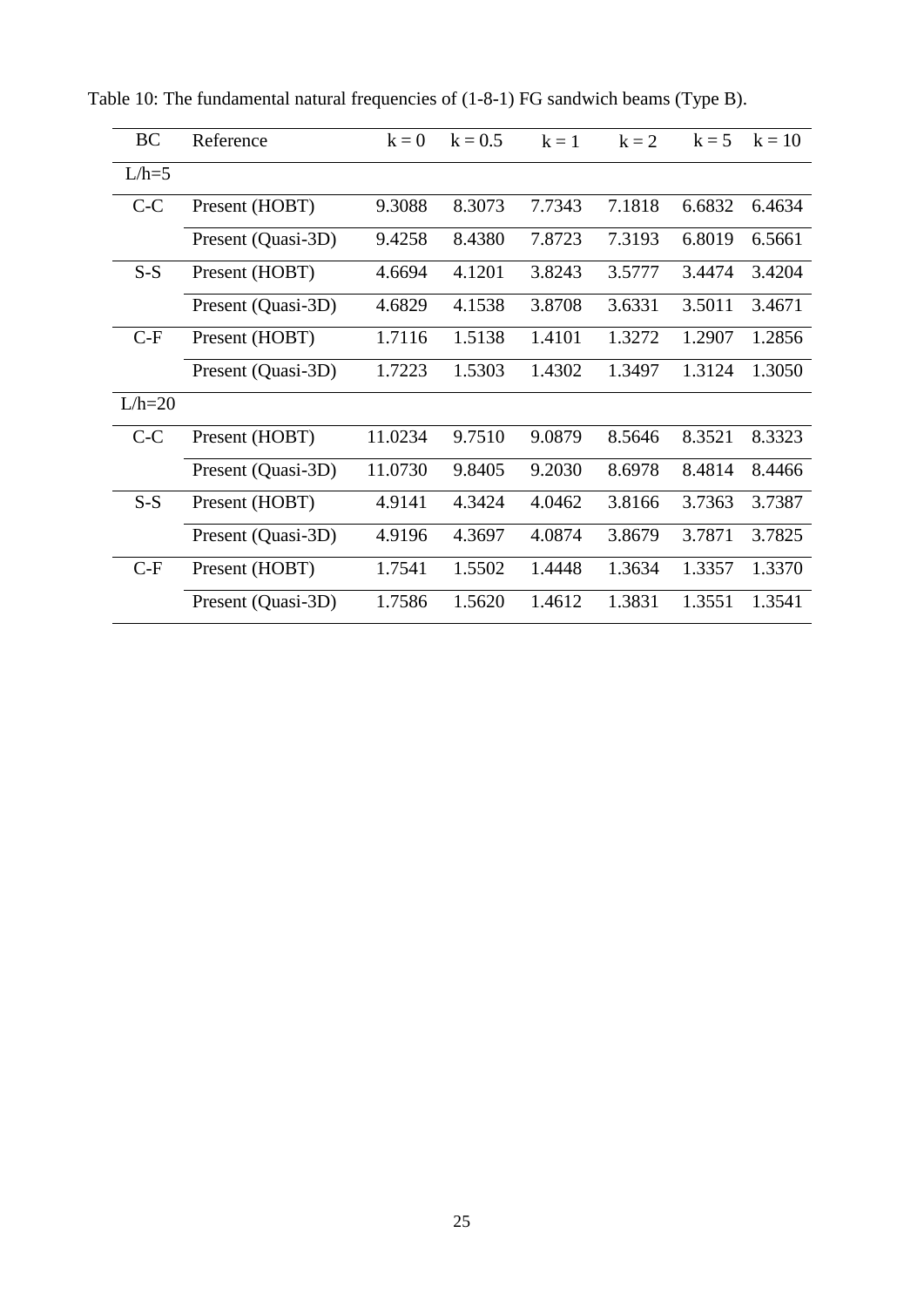| BC       | Reference          | $k = 0$  | $k = 0.5$ | $k=1$   | $k = 2$ | $k = 5$ | $k = 10$ |
|----------|--------------------|----------|-----------|---------|---------|---------|----------|
| $L/h=5$  |                    |          |           |         |         |         |          |
| $C-C$    | Present (HOBT)     | 125.3150 | 90.9406   | 75.1345 | 61.7804 | 51.1263 | 46.8477  |
|          | Present (Quasi-3D) | 132.5240 | 96.3946   | 79.7050 | 65.4693 | 53.8798 | 49.1767  |
| $S-S$    | Present (HOBT)     | 38.6762  | 27.7155   | 22.9142 | 19.2140 | 20.8604 | 16.2077  |
|          | Present (Quasi-3D) | 39.5558  | 28.5495   | 23.7280 | 19.9763 | 17.6062 | 16.7752  |
| $C-F$    | Present (HOBT)     | 10.2735  | 7.3321    | 6.0634  | 5.1174  | 4.6179  | 4.4854   |
|          | Present (Quasi-3D) | 10.3433  | 7.4536    | 6.2077  | 5.2690  | 4.7526  | 4.5989   |
| $L/h=20$ |                    |          |           |         |         |         |          |
| $C-C$    | Present (HOBT)     | 164.3840 | 117.3430  | 97.0548 | 81.9222 | 73.9263 | 71.8001  |
|          | Present (Quasi-3D) | 166.1240 | 119.6690  | 99.6524 | 84.5833 | 76.3160 | 73.8660  |
| $S-S$    | Present (HOBT)     | 41.7477  | 29.7636   | 24.6163 | 20.8127 | 18.8976 | 18.4377  |
|          | Present (Quasi-3D) | 41.8917  | 30.1685   | 25.1407 | 21.3901 | 19.4285 | 18.8840  |
| $C-F$    | Present (HOBT)     | 10.4785  | 7.4681    | 6.1765  | 5.2244  | 4.7512  | 4.6410   |
|          | Present (Quasi-3D) | 10.5189  | 7.5729    | 6.3107  | 5.3715  | 4.8858  | 4.7553   |

<span id="page-26-0"></span>Table 11: The critical buckling loads of (1-8-1) FG sandwich beams (Type B).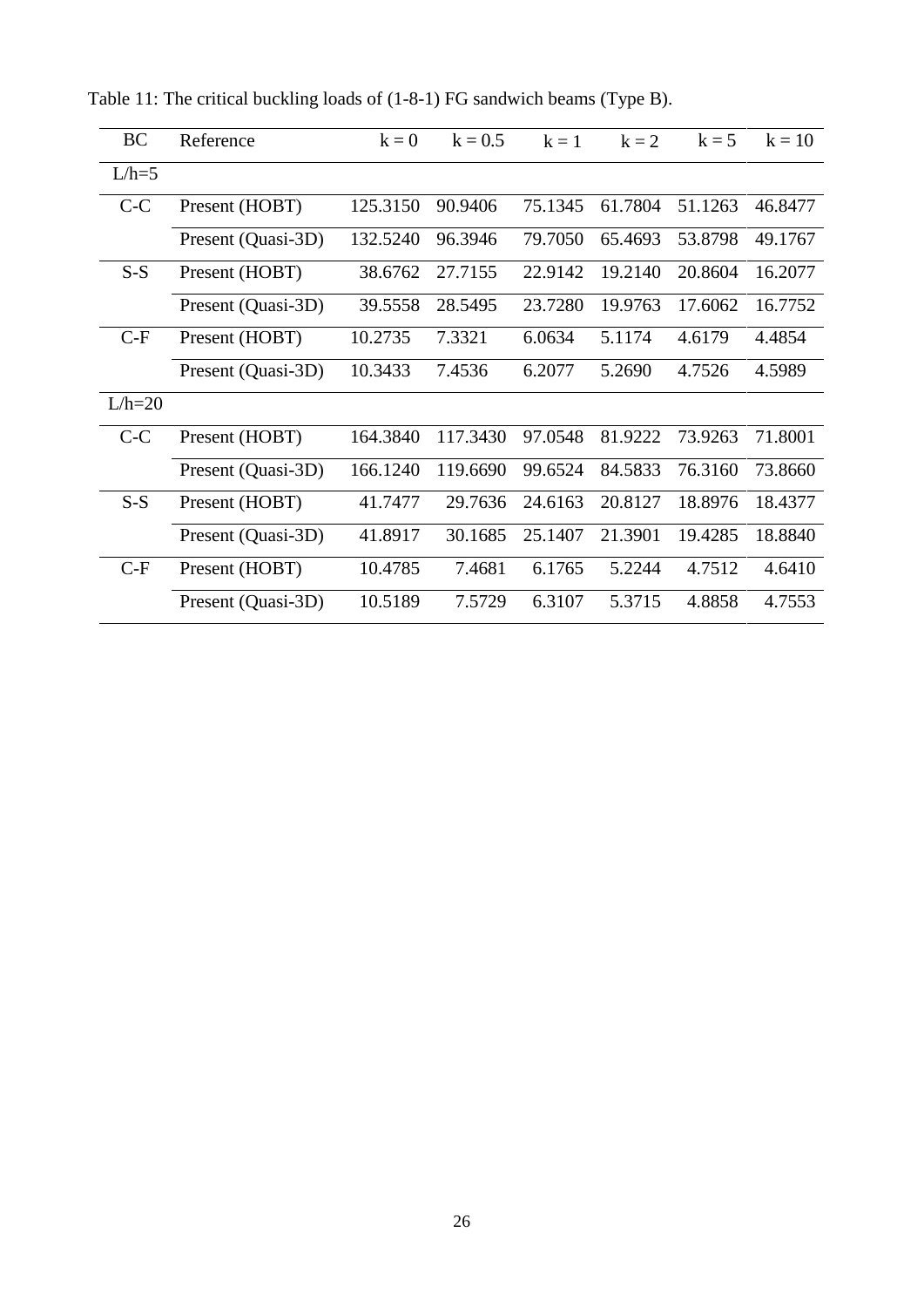| BC    | $\mathbf k$      | Present (HOBT) |              |              |              |              | Present (Quasi-3D) |              |                                 |
|-------|------------------|----------------|--------------|--------------|--------------|--------------|--------------------|--------------|---------------------------------|
|       |                  | $\omega_{1}$   | $\omega_{2}$ | $\omega_{3}$ | $\omega_{4}$ | $\omega_{1}$ | $\omega_{2}$       | $\omega_{3}$ | $\omega_{\scriptscriptstyle 4}$ |
| $C-C$ | $\boldsymbol{0}$ | 10.0678        | 24.1007      | 30.2391      | 39.0057      | 10.1851      | 24.3924            | 31.6992      | 39.3368                         |
|       | 0.5              | 8.6673         | 21.1460      | 28.1189      | 34.8381      | 8.7755       | 21.4361            | 29.4679      | 35.2373                         |
|       | 1                | 7.8390         | 19.3241      | 26.8406      | 32.1979      | 7.9431       | 19.6136            | 28.1134      | 32.6359                         |
|       | $\overline{2}$   | 6.9908         | 17.4038      | 25.3680      | 29.3500      | 7.0920       | 17.6906            | 26.5466      | 29.8151                         |
|       | 5                | 6.2737         | 15.7219      | 23.6440      | 26.7525      | 6.3718       | 15.9981            | 24.7160      | 27.2129                         |
|       | 10               | 6.0527         | 15.1729      | 22.7555      | 25.8348      | 6.1485       | 15.4403            | 23.7804      | 26.2779                         |
| $S-S$ | $\overline{0}$   | 5.1528         | 15.1167      | 17.8812      | 34.2097      | 5.1618       | 15.8466            | 17.9788      | 34.5180                         |
|       | 0.5              | 4.2945         | 14.0135      | 15.3114      | 29.8664      | 4.3041       | 14.6649            | 15.4305      | 30.1902                         |
|       | $\mathbf{1}$     | 3.8187         | 13.2067      | 13.9412      | 27.2035      | 3.8301       | 13.6220            | 14.2601      | 27.5384                         |
|       | $\overline{2}$   | 3.3514         | 11.9476      | 12.8895      | 24.4133      | 3.3656       | 12.1562            | 13.3684      | 24.7516                         |
|       | 5                | 2.9746         | 10.6864      | 11.9590      | 21.9917      | 2.9912       | 10.8591            | 12.4142      | 22.3149                         |
|       | 10               | 2.8669         | 10.2784      | 11.5216      | 21.2123      | 2.8839       | 10.4519            | 11.9469      | 21.5226                         |
| $C-F$ | $\boldsymbol{0}$ | 1.8952         | 10.2454      | 15.1167      | 24.4965      | 1.9055       | 10.3171            | 15.8466      | 24.6877                         |
|       | 0.5              | 1.5696         | 8.7177       | 14.0573      | 21.2776      | 1.5787       | 8.7849             | 14.7305      | 21.4777                         |
|       | $\mathbf{1}$     | 1.3918         | 7.8330       | 13.4191      | 19.3337      | 1.4008       | 7.8997             | 14.0524      | 19.5406                         |
|       | $\overline{2}$   | 1.2188         | 6.9394       | 12.6837      | 17.3116      | 1.2282       | 7.0069             | 13.2670      | 17.5233                         |
|       | 5                | 1.0806         | 6.1960       | 11.8227      | 15.5670      | 1.0904       | 6.2641             | 12.3495      | 15.7757                         |
|       | 10               | 1.0416         | 5.9730       | 11.3790      | 15.0115      | 1.0514       | 6.0402             | 11.8817      | 15.2144                         |

<span id="page-27-0"></span>Table 12: The first four natural frequencies of  $(2-1-1)$  FG sandwich beams (Type A, L/h=5).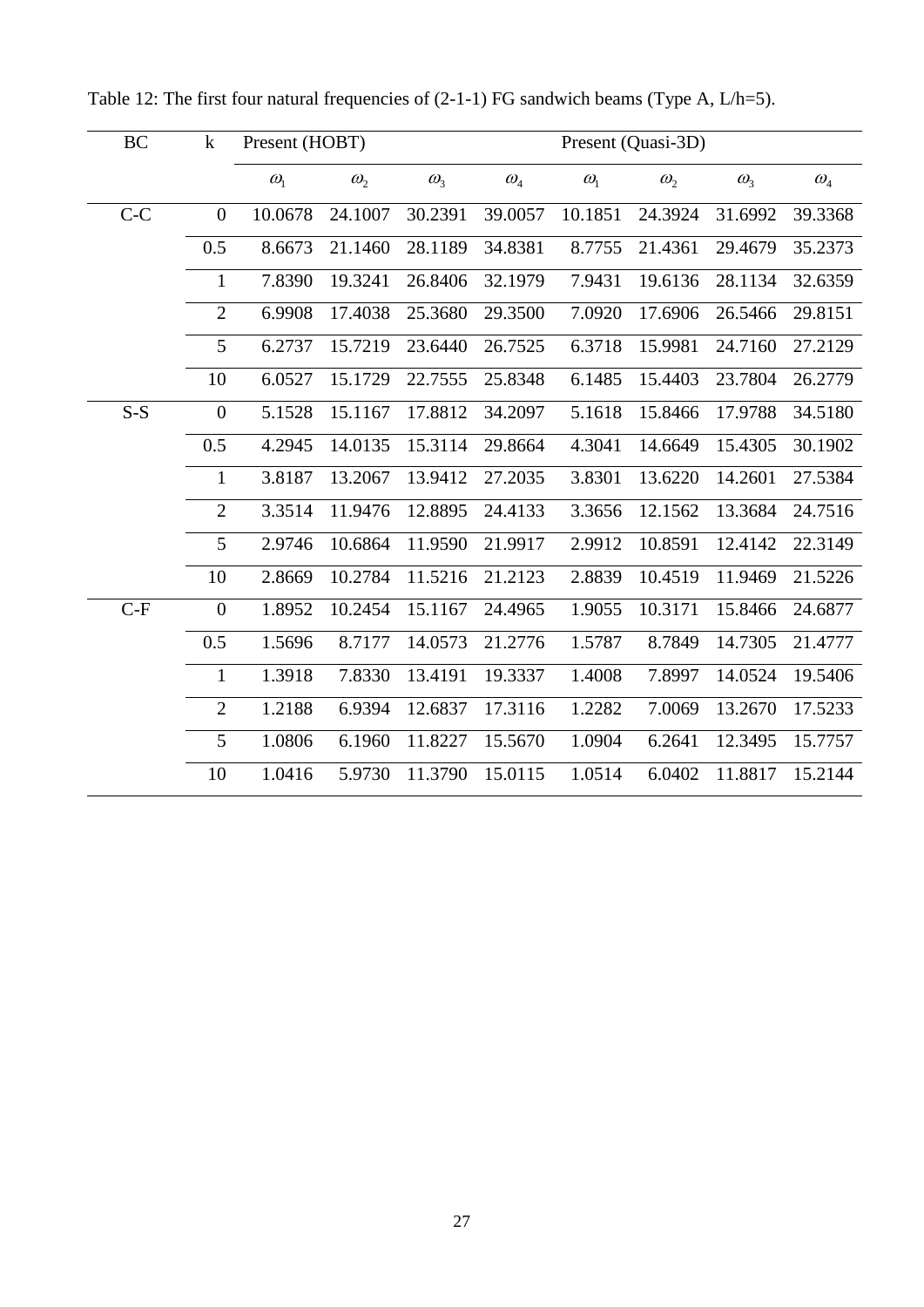| BC    | $\bf k$          | Present (HOBT) |              |              |                                 |              | Present (Quasi-3D) |              |                                 |
|-------|------------------|----------------|--------------|--------------|---------------------------------|--------------|--------------------|--------------|---------------------------------|
|       |                  | $\omega_{1}$   | $\omega_{2}$ | $\omega_{3}$ | $\omega_{\scriptscriptstyle 4}$ | $\omega_{1}$ | $\omega_{2}$       | $\omega_{3}$ | $\omega_{\scriptscriptstyle 4}$ |
| $C-C$ | $\overline{0}$   | 7.2279         | 17.7376      | 25.3767      | 29.4689                         | 7.3870       | 18.1654            | 26.2069      | 30.1539                         |
|       | 0.5              | 7.0660         | 17.1549      | 24.2580      | 28.1654                         | 7.2195       | 17.5634            | 25.0301      | 28.8006                         |
|       | 1                | 6.9690         | 16.8056      | 23.6490      | 27.4000                         | 7.1178       | 17.1979            | 24.3953      | 27.9992                         |
|       | $\overline{2}$   | 6.8606         | 16.4138      | 23.0024      | 26.5560                         | 7.0028       | 16.7837            | 23.7274      | 27.1103                         |
|       | 5                | 6.7424         | 15.9865      | 22.3143      | 25.6550                         | 6.8757       | 16.3271            | 23.0254      | 26.1552                         |
|       | 10               | 6.6878         | 15.7897      | 21.9867      | 25.2472                         | 6.8163       | 16.1149            | 22.6948      | 25.7203                         |
| $S-S$ | $\boldsymbol{0}$ | 3.4836         | 11.0242      | 13.7319      | 24.8211                         | 3.5478       | 11.3936            | 14.0025      | 25.4339                         |
|       | 0.5              | 3.4573         | 10.5981      | 13.3462      | 24.0449                         | 3.5233       | 10.9607            | 13.5995      | 24.6515                         |
|       | 1                | 3.4460         | 10.3751      | 13.1275      | 23.5889                         | 3.5122       | 10.7327            | 13.3717      | 24.1828                         |
|       | $\overline{2}$   | 3.4381         | 10.1508      | 12.8888      | 23.0846                         | 3.5037       | 10.5031            | 13.1228      | 23.6561                         |
|       | 5                | 3.4356         | 9.9316       | 12.6317      | 22.5420                         | 3.4993       | 10.2789            | 12.8531      | 23.0787                         |
|       | 10               | 3.4364         | 9.8359       | 12.5115      | 22.2942                         | 3.4988       | 10.1816            | 12.7261      | 22.8105                         |
| $C-F$ | $\boldsymbol{0}$ | 1.2857         | 7.1612       | 12.7211      | 17.6159                         | 1.3111       | 7.3119             | 13.0913      | 18.0167                         |
|       | 0.5              | 1.2823         | 7.0340       | 12.1694      | 17.1120                         | 1.3082       | 7.1843             | 12.5099      | 17.5046                         |
|       | $\mathbf{1}$     | 1.2819         | 6.9619       | 11.8686      | 16.8190                         | 1.3078       | 7.1102             | 12.1959      | 17.2019                         |
|       | $\overline{2}$   | 1.2833         | 6.8854       | 11.5485      | 16.4990                         | 1.3090       | 7.0300             | 11.8649      | 16.8666                         |
|       | 5                | 1.2870         | 6.8070       | 11.2066      | 16.1604                         | 1.3120       | 6.9455             | 11.5164      | 16.5055                         |
|       | 10               | 1.2894         | 6.7725       | 11.0435      | 16.0077                         | 1.3140       | 6.9071             | 11.3524      | 16.3400                         |

Table 13: The first four natural frequencies of  $(2-1-1)$  FG sandwich beams (Type B, L/h=5).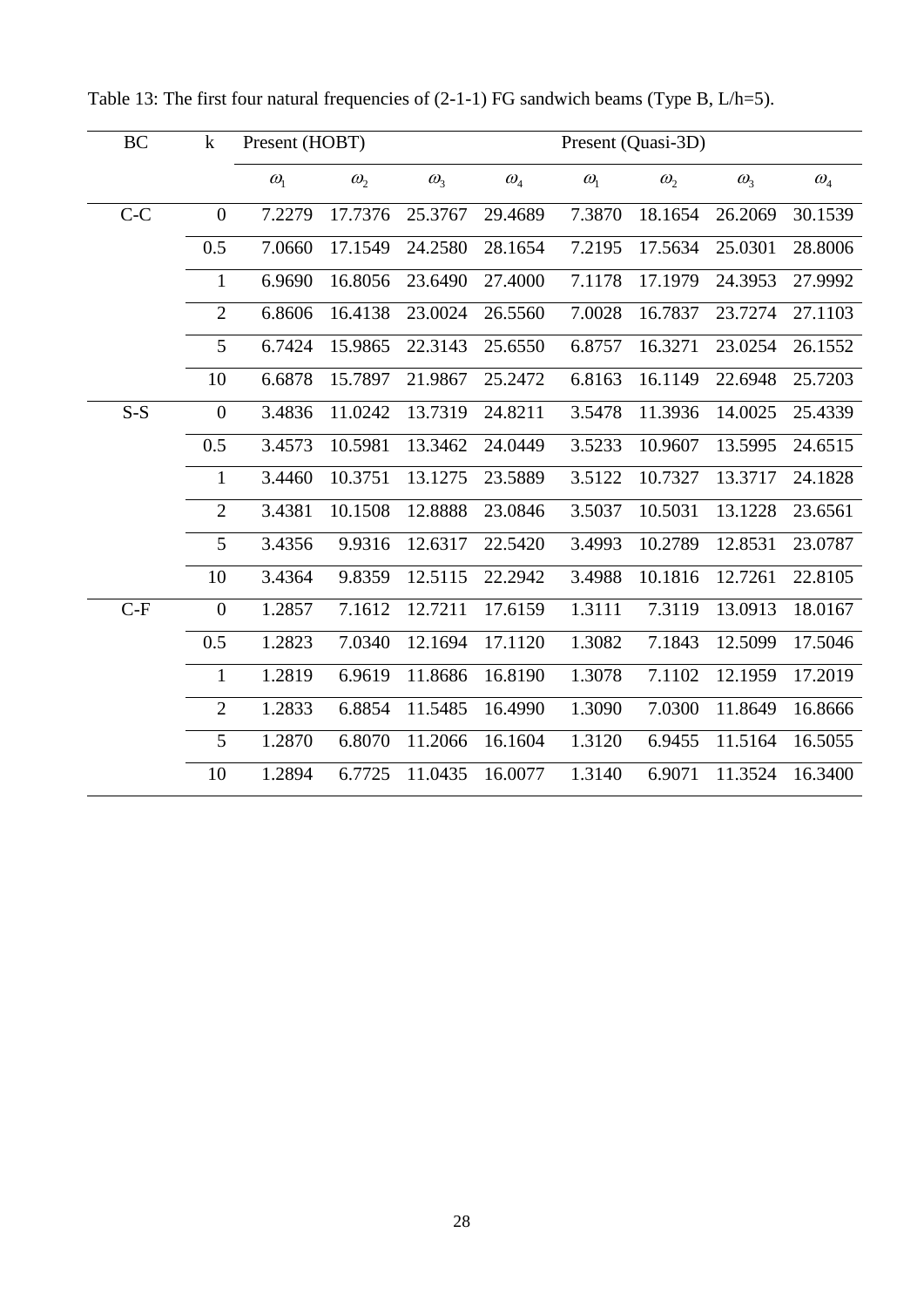# **CAPTIONS OF FIGURES**

[Figure 1: Geometry and coordinate of a FG sandwich beam.](#page-29-0)

[Figure 2: Buckling mode shapes of \(1-8-1\) clamped- clamped FG sandwich beam \(Type B, L/h=5\) using](#page-30-0)  [HOBT and quasi-3D theory.](#page-30-0)

Figure 3: Fundamental natural frequencies and critical buckling loads of  $(1-0-1)$  and  $(1-8-1)$  simply[supported FG sandwich beams \(Type A\).](#page-31-0)

[Figure 4: Vibration mode shapes of \(2-1-1\) simply-supported FG sandwich beam \(Type A, k=1, L/h=5\)](#page-33-0)  [using HOBT and quasi-3D theory.](#page-33-0)

<span id="page-29-0"></span>Figure 5: Vibration mode shapes of  $(2-1-1)$  simply-supported FG sandwich beam (Type B, k=1, L/h=5) [using HOBT and quasi-3D theory.](#page-35-0)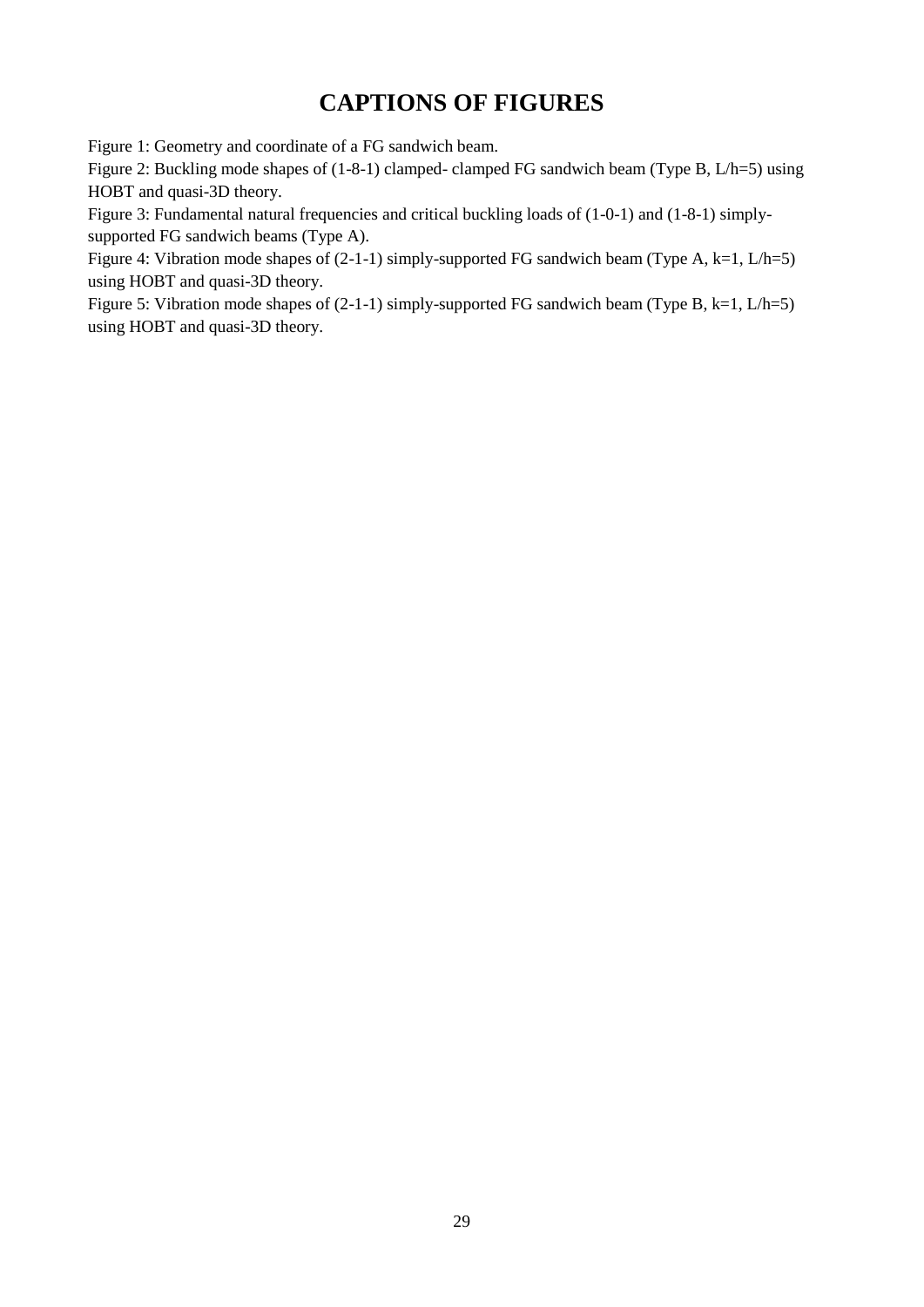

<span id="page-30-0"></span>Figure 1: Geometry and coordinate of a FG sandwich beam.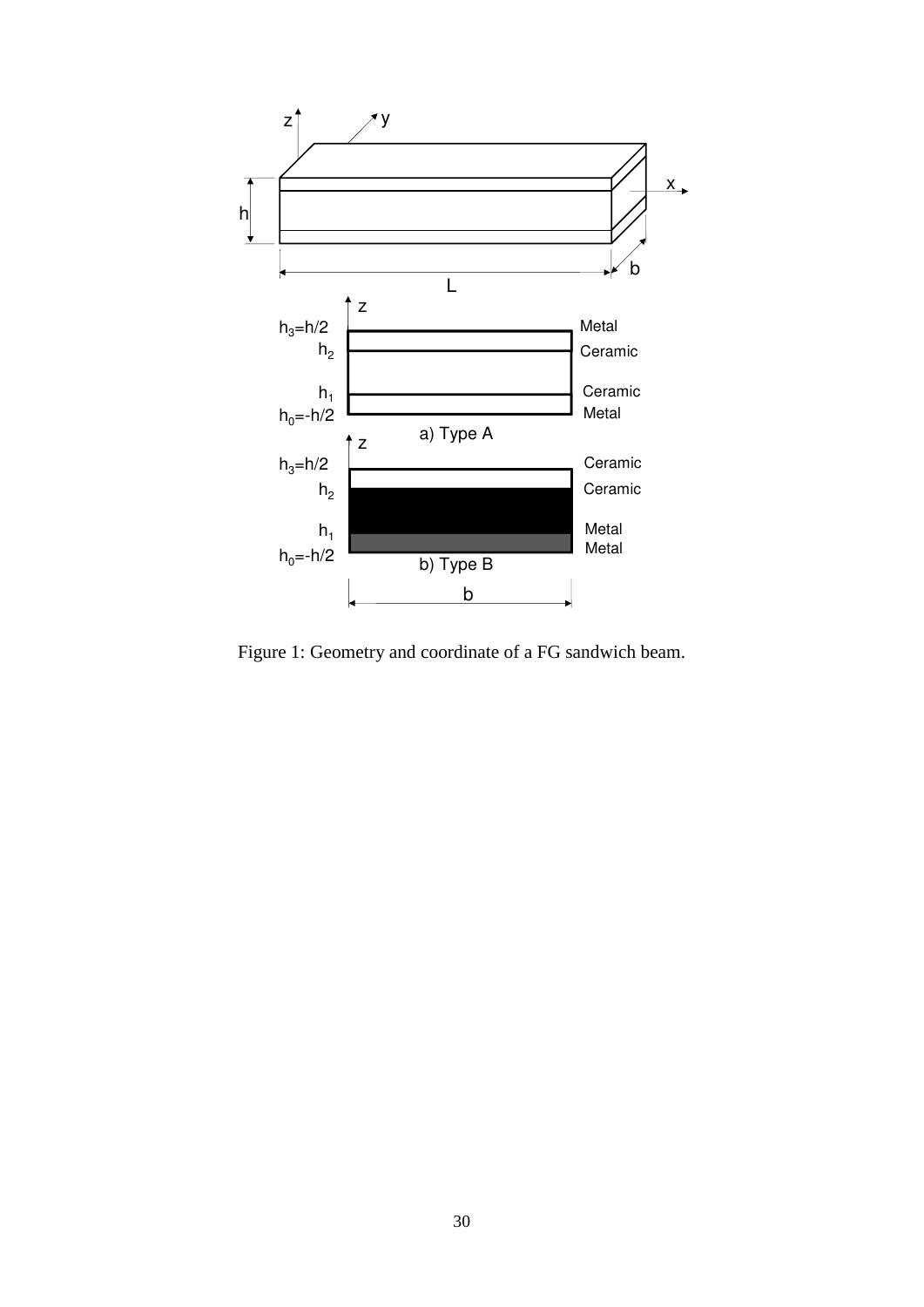

<span id="page-31-0"></span>Figure 2: Buckling mode shapes of (1-8-1) clamped- clamped FG sandwich beam (Type B, L/h=5) using HOBT and quasi-3D theory.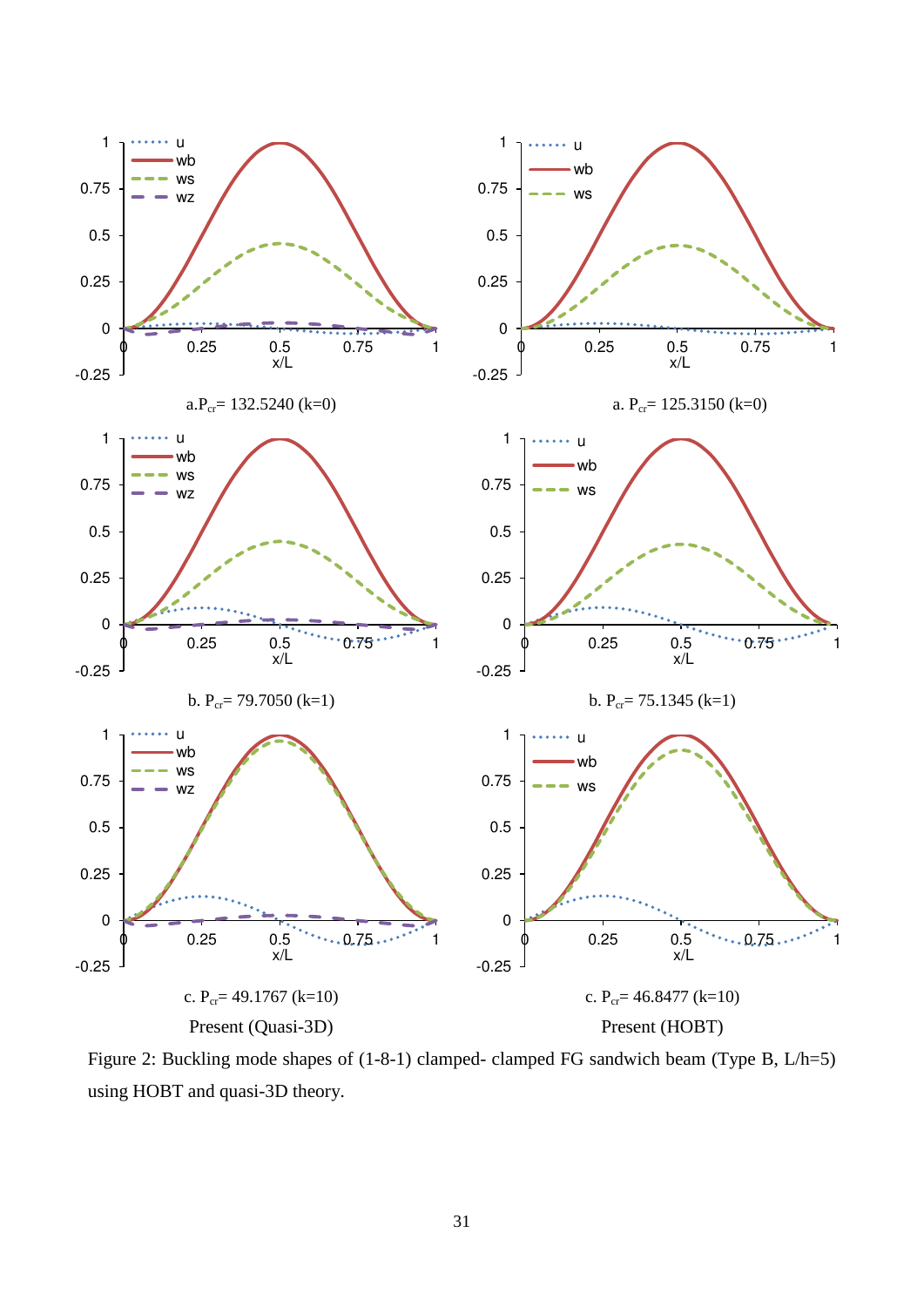

b. Critical buckling loads

Figure 3: Fundamental natural frequencies and critical buckling loads of (1-0-1) and (1-8-1) simplysupported FG sandwich beams (Type A).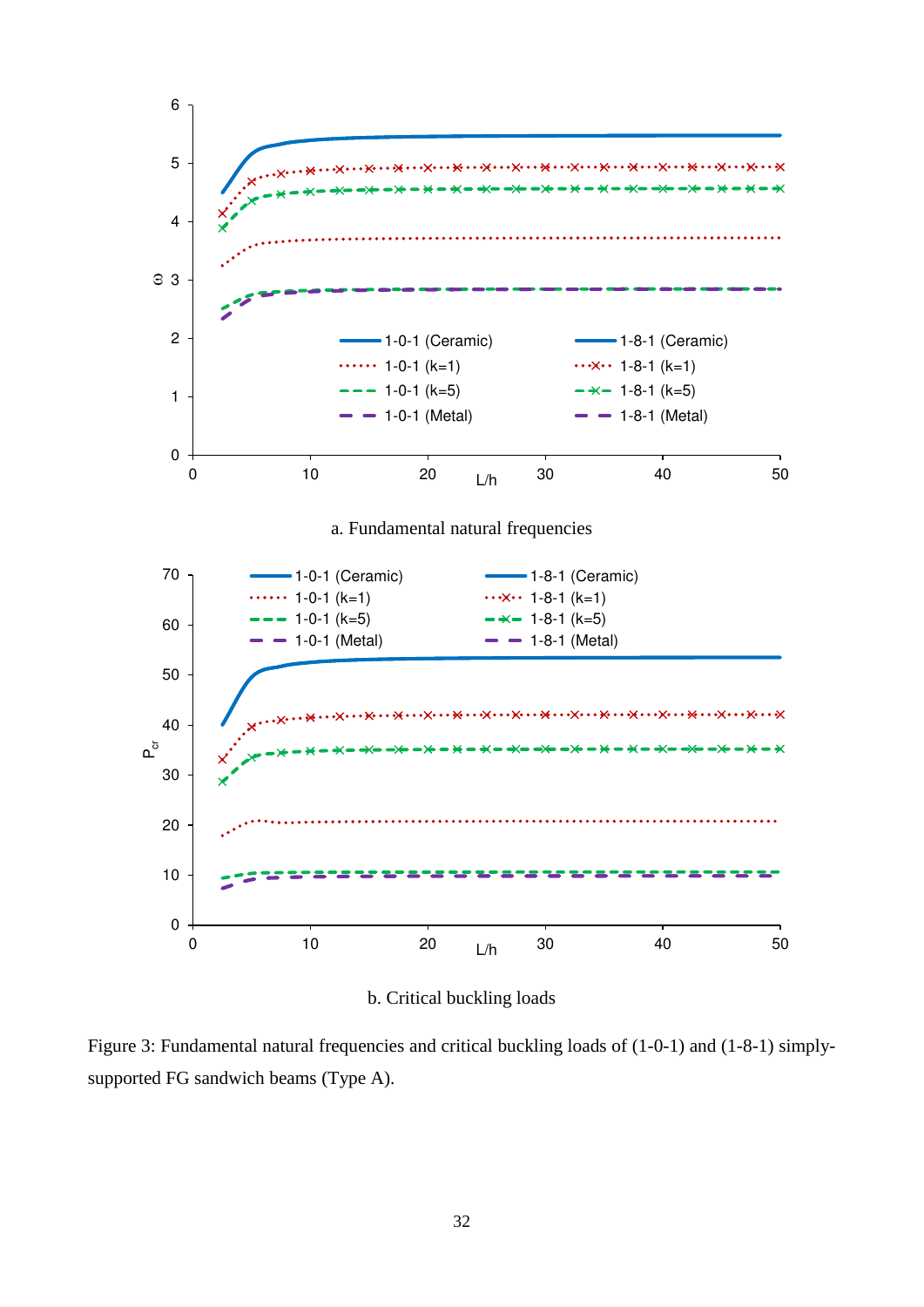<span id="page-33-0"></span>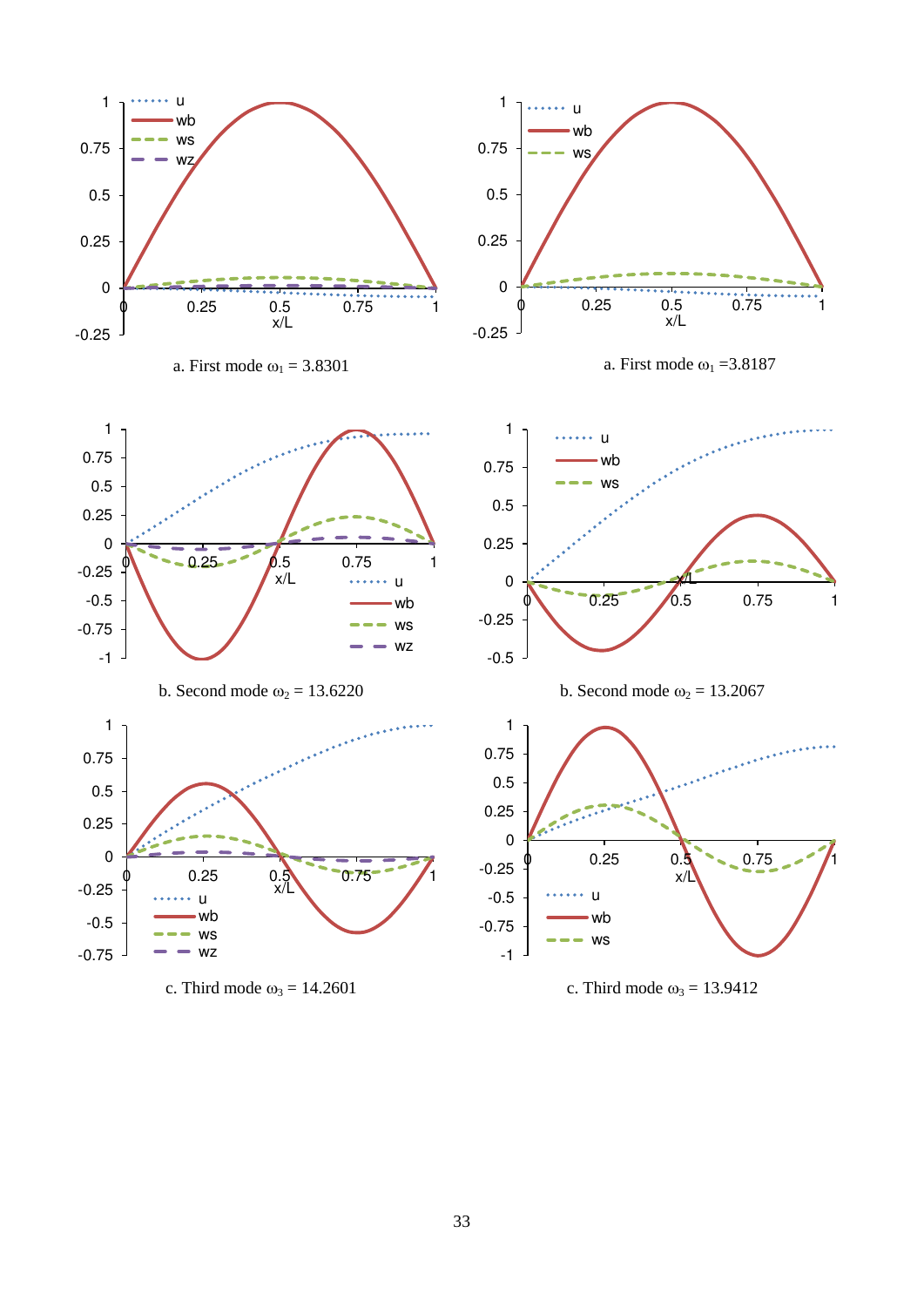

Figure 4: Vibration mode shapes of (2-1-1) simply-supported FG sandwich beam (Type A, k=1, L/h=5) using HOBT and quasi-3D theory.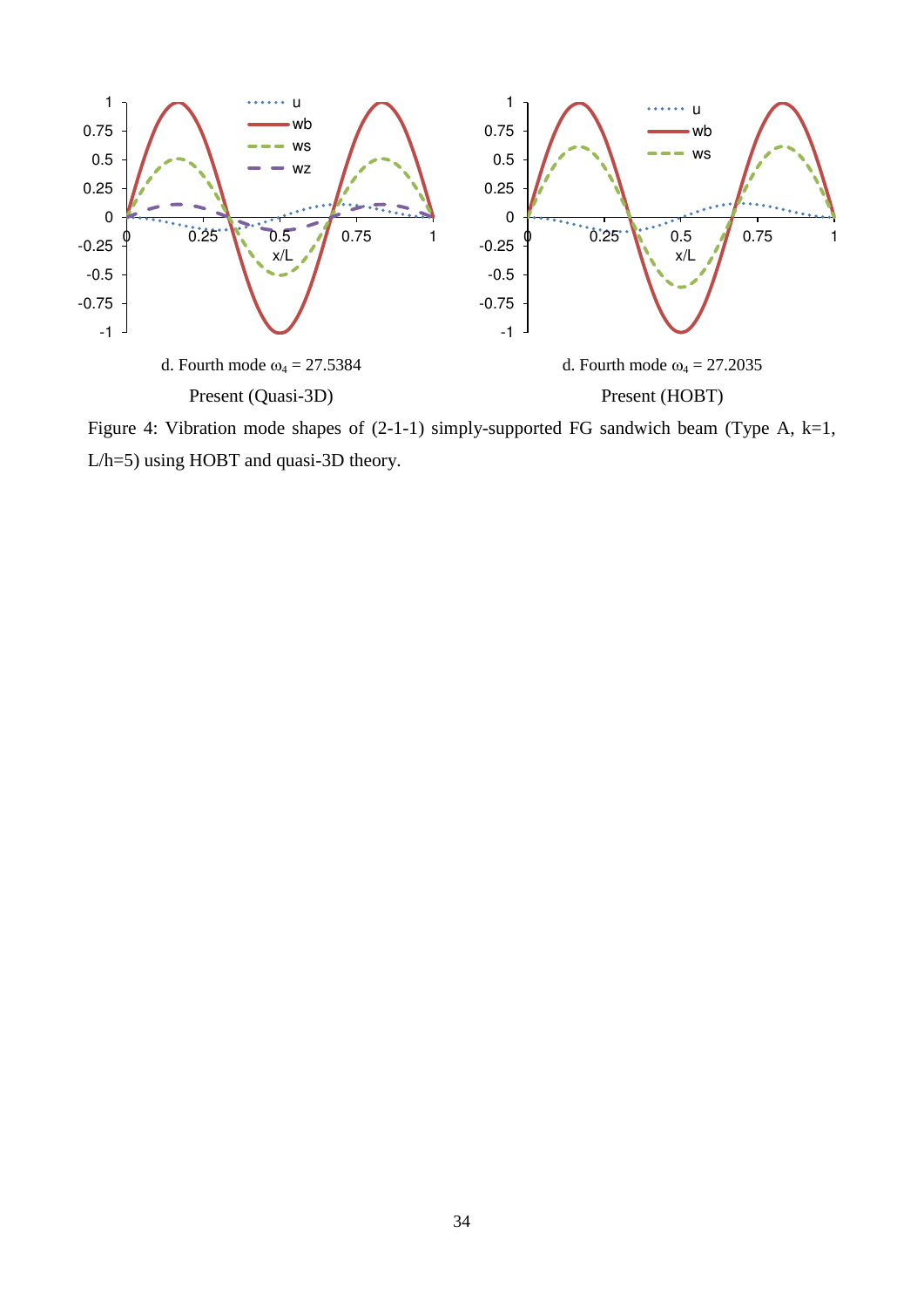

a. First mode  $\omega_1 = 7.1178$  a. First mode  $\omega_1 = 6.9690$ 



<span id="page-35-0"></span>